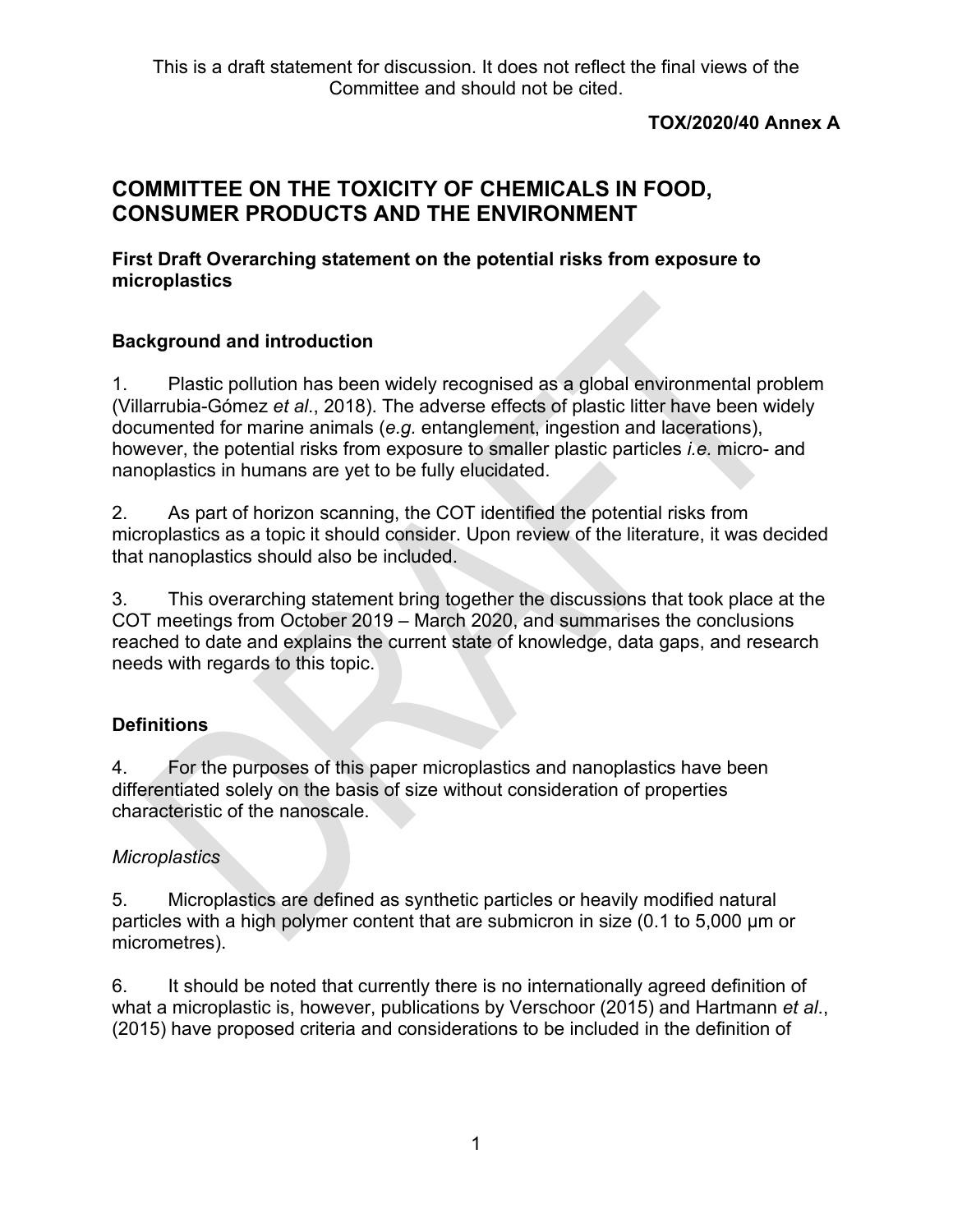microplastics. The California Water Boards also recently published a proposed definition of microplastics in drinking water in March 2020<sup>1</sup>.

7. Verschoor (2015) included 5 major properties to be considered including the chemical composition, physical state, particle size, solubility in water and degradability. On a similar note Hartmann *et al*., (2015) proposed seven criteria; chemical composition, solid state, solubility, size, shape and structure, colour and origin (*i.e.*  primary or secondary, as discussed in the following paragraphs).

8. The current adopted definition of microplastics in drinking water by the California Water Boards is: "*Microplastics in drinking water are defined as solid polymeric materials to which chemical additives or other substances may have been added, which are particles which have at least two dimensions that are greater than 1 and less than 5,000 µm. Polymers that are derived in nature that have not been chemically modified (other than by hydrolysis) are excluded*." (California Water Boards, 2020).

# *Nanoplastics*

9. Nanoplastics measure from 1 nm to 0.1 µm. It is a general term based on the physical properties for a variety of chemical compositions.

10. The European Food Safety Authority (EFSA) Scientific Committee published an opinion on the potential risks arising from nanoscience and nanotechnologies on food and feed safety in 2009 (EFSA, 2009). This opinion did not intend to provide any definitions; however, the term nanoscale refers to a dimension of the order of 100 nm and below. Engineered nanomaterial was described as any material that is deliberately created such that it is composed of discrete functional and structural parts, either internally or at the surface, many of which will have one or more dimensions of the order of 100 nm or less.

11. The EFSA Scientific Committee recommended that the addition of other metrics (*i.e.* specific surface area which is independent of the agglomeration status of particles) should be included into the current definition of nanoscale materials (EFSA, 2009).

12. In 2011, the EFSA published a guidance document on how EFSA's Panels should assess potential risks related to certain food-related uses of nanotechnology. New guidance on assessing the safety for humans and animals of nanoscience and nanotechnology applications in the food and feed chain was published in 2018 (EFSA, 2018).

13. The EFSA 2018 guidance was said to be applicable for: a material that meets the criteria for an engineered nanomaterial, as outlined in Novel Food Regulation (EU) No

<span id="page-1-0"></span><sup>1</sup> Further information on the California Water Boards activity on this topic are available on the [California](https://www.waterboards.ca.gov/drinking_water/certlic/drinkingwater/microplastics.html)  [Water Boards website.](https://www.waterboards.ca.gov/drinking_water/certlic/drinkingwater/microplastics.html)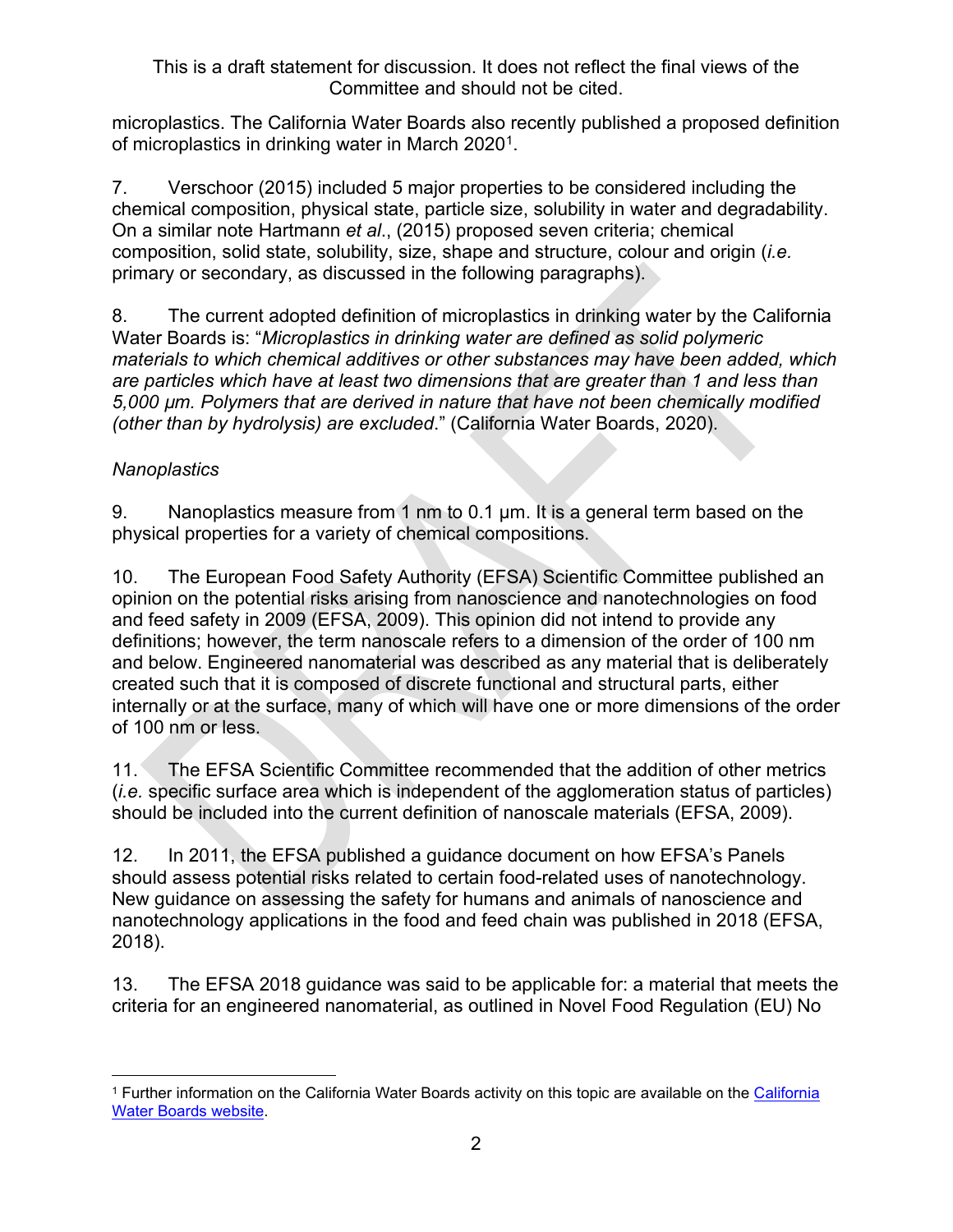2015/2283[2](#page-2-0) and Regulation (EU) No 1169/2011[3](#page-2-1) (*i.e.* have particle sizes in the defined nanoscale 1-100 nm), a material that contains particles having a size above 100 nm which could retain properties that are characteristic of the nanoscale, a material that is not engineered as nanomaterial but contains a fraction of particles (<50% in the number-size distribution) with one or more external dimensions in the size range 1-100 nm, a nanomaterial having the same elemental composition but that occurs in different morphological shapes, sizes, crystalline forms and/or surface properties, and a nanoscale entity that is made or natural materials.

# *Types*

14. There are two major types of microplastics. Firstly, those that are deliberately manufactured to be in the size range of (0.1 to 5,000 µm) are called primary microplastics, which are intentionally added for use in personal care products (*i.e.*  microbeads) or for various industrial applications or they can either be formed in the environment due to fragmentation of larger pieces of plastic (*e.g.* toys, plastic bags, food contact materials, polymer coatings for example in fruit) caused by a culmination of physical, biological and photochemical degradation termed; secondary microplastics. Microplastic particles (MPPs) can be further degraded to form nanoplastics which are less than 0.1 µm in length.

15. Within the scientific field there is also some debate as to whether rubber tyre particles are considered microplastics. Tyres were initially made of natural rubber from; the Brazilian rubber tree (*Hevea brasiliensis*), however, currently tyres are synthesised from a mixture of natural and synthetic materials. Synthetic rubbers are made from petroleum and are functionalised with the addition of; sulphur (1-4%), zinc oxide (1%), carbon black/silica (22-40%) and oil (Kole *et al*., 2017).

16. Car tyres release wear particles through mechanical abrasion, resulting from the contact between the road surface and the tyre. The amount and particle size are dependent on several factors such as; climate (temperature), composition and structure of the tyre, tyre age, road surface, driving speed and style, and nature of the contact. Experimental set-up is also an important factor to consider. In general, most tyre wear and tear are conglomerates with road wear (Baensch-Baltruschat *et al*., 2020) (Kole *et al*., 2017).

# *Characteristics*

# Chemical composition

17. The chemical composition of microplastics can vary. Some can be made from single monomer repeats (*i.e.* polymers) such as polyethylene and polypropylene which

<span id="page-2-0"></span><sup>&</sup>lt;sup>2</sup> The Novel Food Regulation can be found in the **EUR-Lex website**.

<span id="page-2-1"></span><sup>&</sup>lt;sup>3</sup> Regulation (EU) No. 1169/2011 can be found in the **EUR-Lex website.**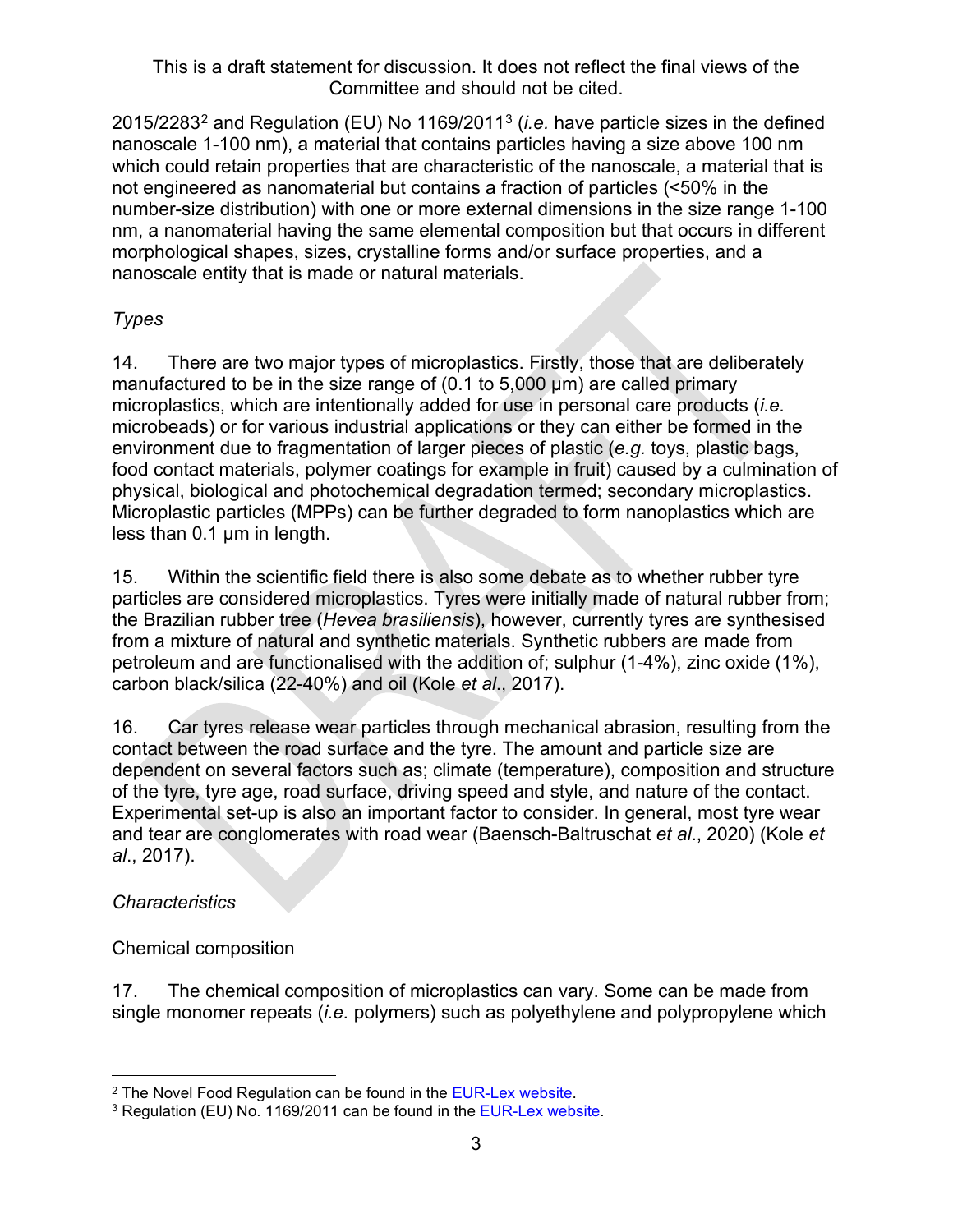are common in food packaging applications, and some are made from two monomers (*i.e.* co-polymers) for example styrene-butadiene.

18. The composition can also vary based on the addition of other filler compounds, for example, additives that are required to preserve the stability of the polymer, impurities deriving from the manufacturing process, and the potential presence of unreacted monomers. Furthermore, substances may also be added to improve the functionality of the polymer including: pigment, lubricants, thickeners, anti-static agents, anti-fogging agents, nucleating agents and flame retardants.

# *Sources*

19. Both nano- and microplastics (NMPs) are persistent environmental contaminants and have been detected in both the aquatic (*e.g*. oceans, freshwater rivers and lakes) and terrestrial (*e.g*. landfills, agricultural land from utilisation of plastic mulch, wastewater, sewage sludge, compost and anaerobic digestate) environments, often far removed from the point of manufacture or use of the original plastic materials. Due to their minute size (*i.e.* lighter mass), their presence in the air has also been detected (Gasperi *et al*., 2018).

20. Due to their omnipresent status in the environment, microplastics have been also detected in food (*e.g.* seafoods, beer, salt and honey, tea, vegetables) and drinks (*e.g.*  bottled water, milk, soft drinks) (Touissant *et al*, 2019).

21. Plastics for use in a medical setting can also degrade to form NMPs. This includes wear particles from joints (*e.g.* polyethylene for hip prostheses (Merola & Affatato, 2019)) and biodegradable sutures. Note that these sources do not result from environmental exposures, as they are produced *in situ* in the body and remain in the affected area (*e.g.* joints) and/or further degrade there.

# *Physicochemical properties*

22. Due to the varying chemical composition and physicochemical properties of NMPs, there is currently limited analytical methodology processes that have been utilised to detect their presence in various matrices. Currently, these include Fouriertransform infrared spectroscopy (FT-IR), Nile Red staining techniques, Micro-Raman spectroscopy and mass-spectroscopy, however, these methods have their own associated limitations (Nguyen *et al*., 2019).

23. Additionally, there are neither standardised testing methods for different matrices (*i.e*. air, soil, food and water), nor standard refence materials. No single technique is suitable for all plastic types and for all particle sizes or shapes, and so the utilization of a suite or generation of new techniques may be necessary.

24. Comparison and replication of studies can be difficult due to differences in sampling, extraction, purification and analytical methods for enumerating and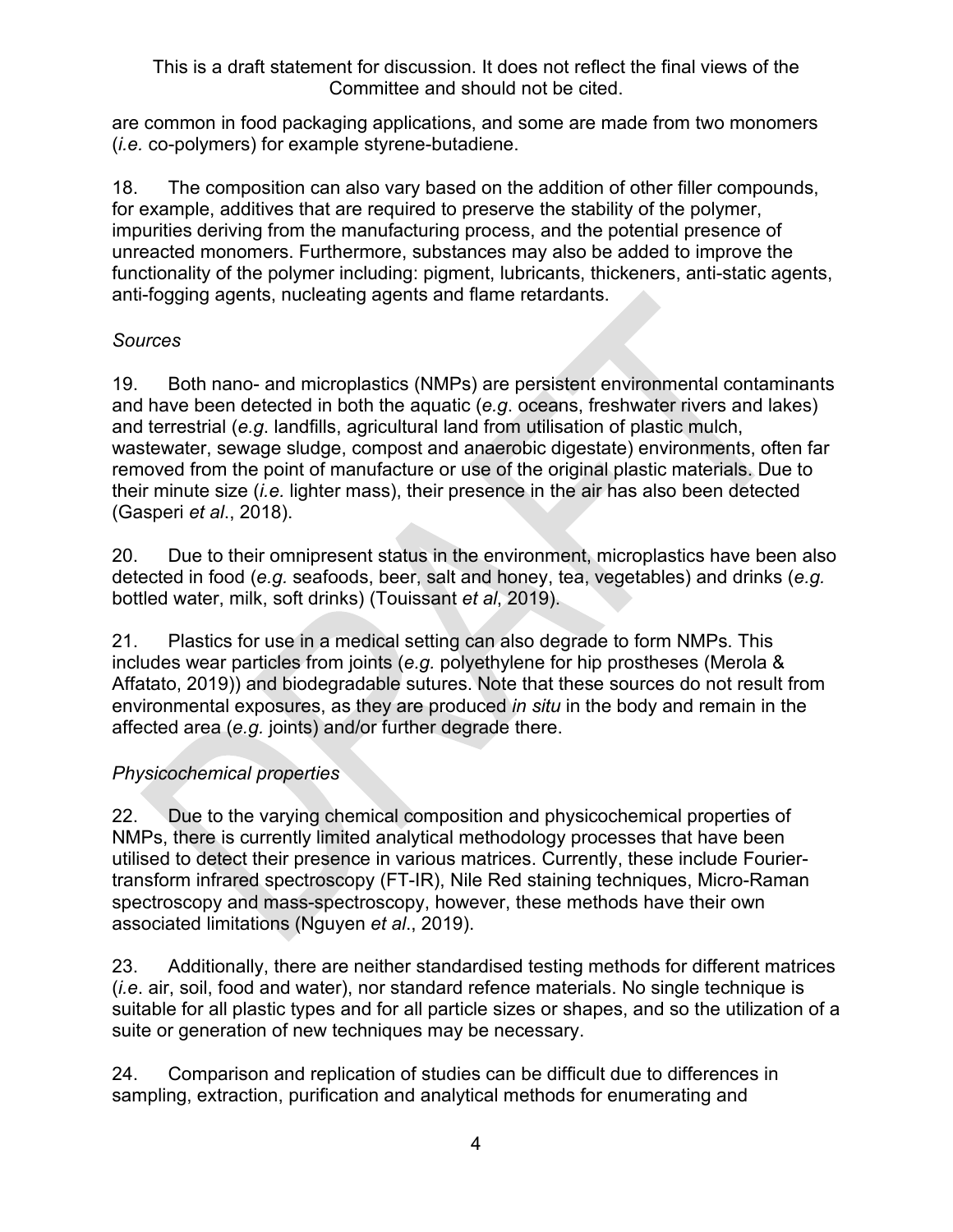characterising microplastics are not yet standardized or subject to interlaboratory validation. Contamination with airborne microplastics or cross-contamination of samples pose as an issue, control samples may be difficult to ascertain.

25. Most studies have performed tests on pristine particles; therefore, it is important to consider inter-variability of samples and batches and how this may not be representative of what is present in the environment (*i.e*. particles have not undergone degradative processes in the environment).

### Physical properties

26. As eluded to in earlier paragraphs, NMPs can differ in their shape (*e.g.* spherical, granules, fragments, fibres, spheroids, pellets, flakes and beads) size (*e.g.* nano-, micro-, macro), density, colour *etc.*

27. Differences in physical properties for morphologies of tyre materials can also vary under various sampling conditions. Those collected from road runoff and shredded tyres have elongated shapes, whilst samples generated from road simulator systems in laboratories range from jagged, droplets, granules, warped, porous, irregular, and near spherical (Wagner *et al*., 2018). As for the size distribution range of tyre wear and tear particles, a review by Kole *et al*., (2017) revealed that this could be from 6-350,000 nm, the wide range which was attributed to the use of different size metrics.

# Chemical properties

28. A particle's chemical property is dependent on its chemical composition. The particle's charge or zeta potential (when particles are immersed in a conduction liquid *e.g*. water) is described as a chemical property.

29. A particle's chemical properties can also be influenced and changed by its surface chemistry. Each particle could have its own unique corona consisting of proteins adsorbed from plasma and/or intracellular fluid, adsorbed chemicals from the environment (*e.g.* other persistent organic pollutants, pharmaceutical compounds, metals) or microbiological organisms.

30. It should be noted that the physicochemical properties of microplastics can change over their life cycle which can also affect each other. For example, physical degradation resulting in the formation of nano-sized plastic particles and/or plastic particles with different shapes generates a higher number of particles and as such gives rise to a larger total surface area and higher particle concentration. The weathering process can change the surface chemistry and size of microplastics, and chemical migration from the MPPs into the surrounding medium results in altered stability which in turn changes the physical degradation processes.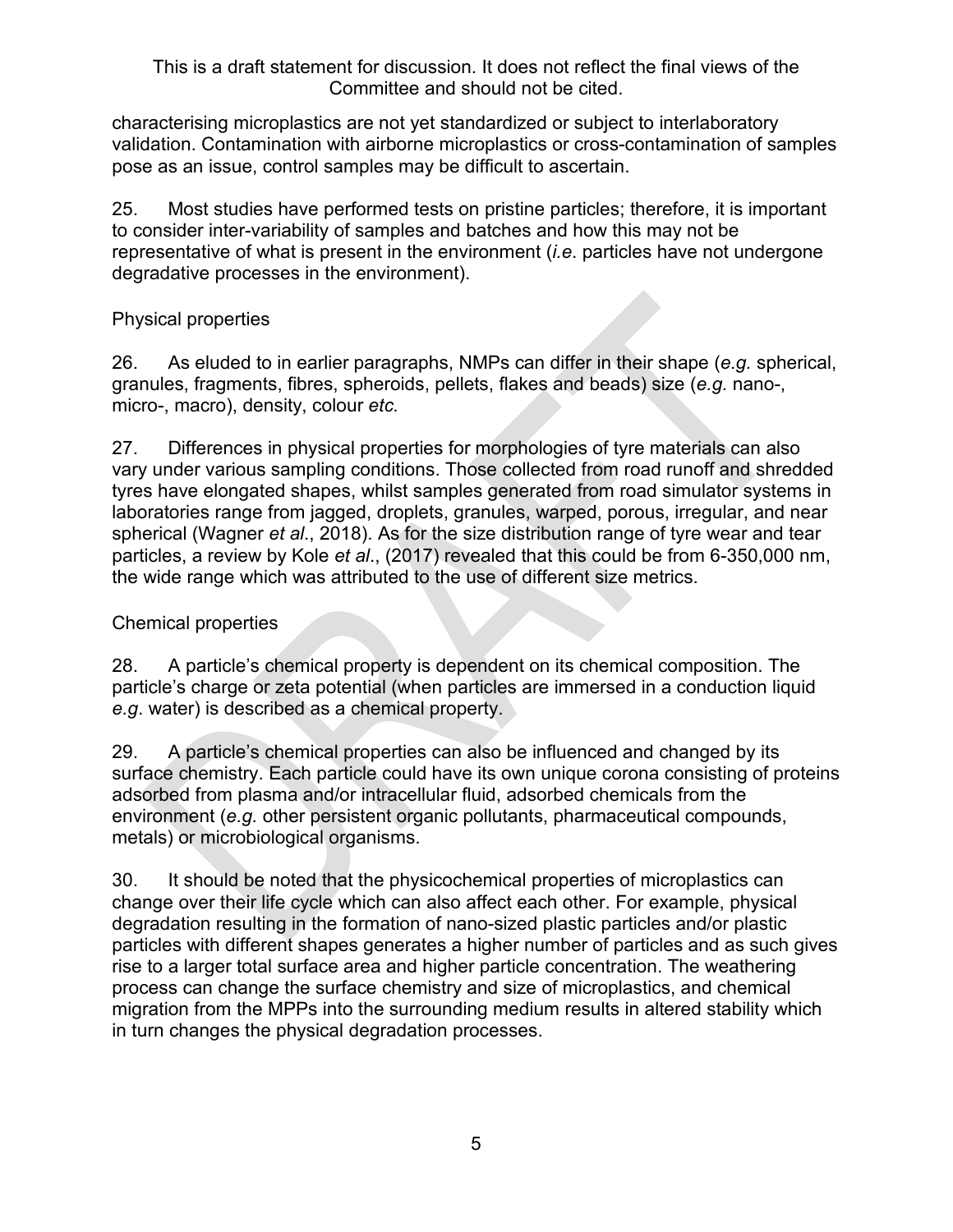# **Hazard identification**

31. There are three potential hazards with microplastics which are dependent on the particles' chemical composition and therefore their physicochemical properties) these are: physical (*e.g.* gut blockage, as observed in aquatic and aviary species), chemical (unbound monomers, additives, sorbed chemicals from the environment) and the presence of biofilms (attachment and colonisation of microorganisms on the plastics).

32. Due to the small size of NMPs, uptake across the gastrointestinal tract and uptake into internal tissues is possible. Particles <50 μm can be absorbed from the gut *via* gaps and by phagocytic and endocytic pathways but only those of <1-2 μm in size are able to cross cell membranes of internal organs.

33. In terms of microplastic fibres/airborne MPPs – their particulate properties must be characterised as long-term exposures could lead to chronic bronchitis and/or other respiratory diseases. The Committee previously reviewed the studies from Pimentel *et al*., (1975), Hillerdal *et al*., (1988) and Pauly *et al*., (1998), whom studied the *in vivo* effects of occupational exposure to synthetic fibres.

34. The Food Standards Agency is currently performing a critical literature review on the microbiological colonisation of micro- and nanoplastics and their significance to the food chain (FS307021)<sup>[4](#page-5-0)</sup>, the project completion date is scheduled for early 2021. The critical review is expected to present an overview of NMPs in the environment, the interaction of NMP and micro-organisms, the identification of key pathways these microbiologically contaminated materials could enter the food chain from environmental sources (*e.g.* water, soil, and air), and the risk(s) that these might pose to the consumer (FSA, 2020).

# **Sources of exposure**

35. This section will be divided into two scenarios; exposures from food and drinks (*i.e.* bottled water) and exposure from environmental sources.

# *Food and bottled water*

36. The sources of NMPs in food are commonly attributed to those found in the environment, that it, likely to originate from other sources than the food itself. It is hypothesised that the concentration of NMPs in food and drinks will increase during processing arising from manufacturing, equipment, and workers clothing. There is also an increase in the number of studies on reporting the presence of MPPs in food crops as a result of agricultural practices *s*uch as the use of sludge and plastic mulching. The effect of other processes (*e.g.* cooking and baking) on the content of plastics is not yet known.

<span id="page-5-0"></span><sup>&</sup>lt;sup>4</sup> Further details concerning this research project (FS307021) are available on the **FSA website**.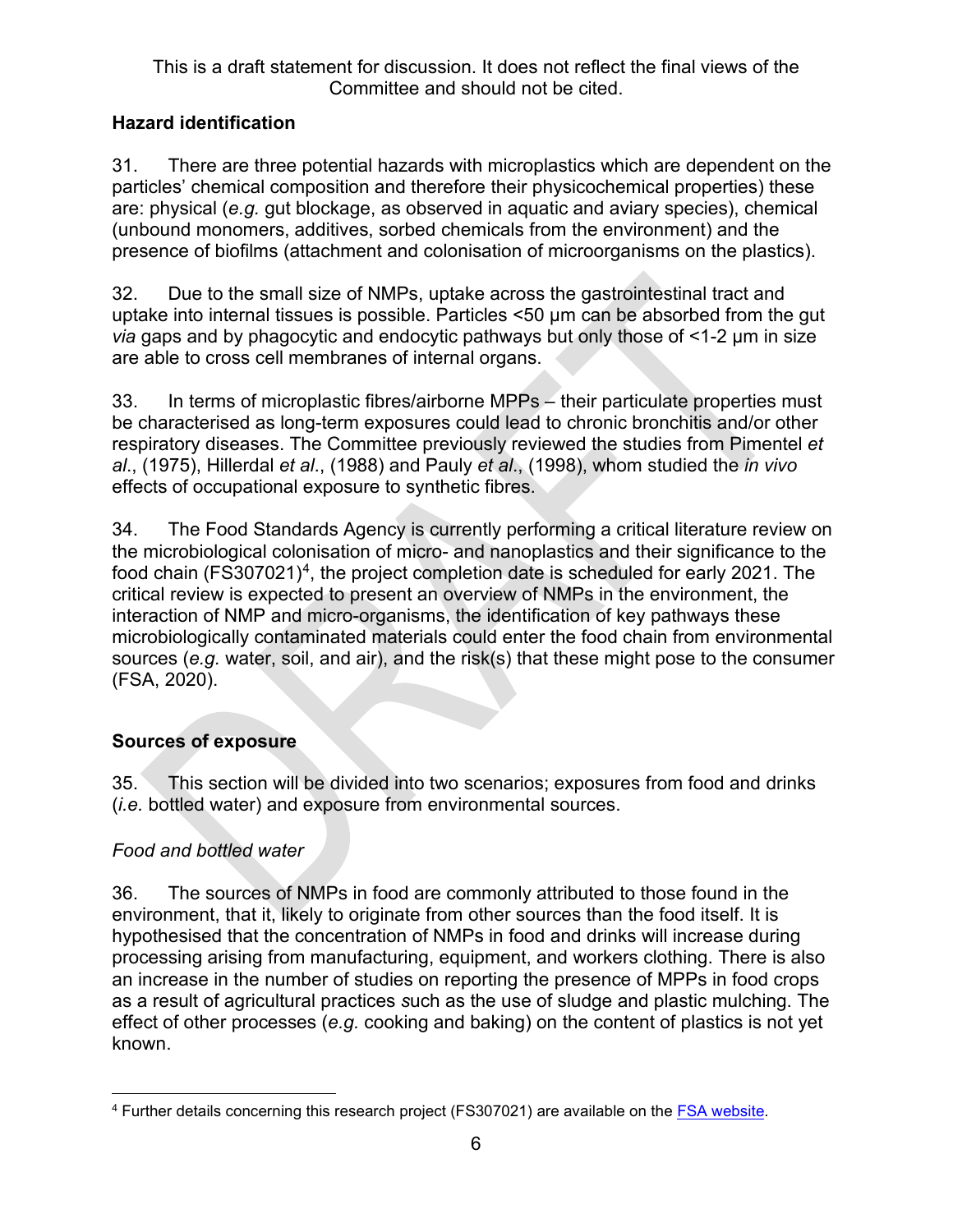37. As highlighted in earlier sections, the methods for determining microplastics in foods have not been standardised and harmonised. This also includes the methods for sampling and the availability of reference materials.

## *Analytical detection methodologies*

38. From the literature, the methods described for microplastics include one or more of the following steps: sample collection and extraction (or degradation) of biogenic matter, detection and quantification (enumeration) and, the characterisation of the plastic (*i.e.* its chemical composition or polymer type). It is important to note that during all these steps precautions to avoid contamination from particles in the air, or with fibres from clothing, equipment or the reagents used, should be optimised (see *[Figure 1](#page-7-0)*.)

39. As seen in *[Figure 1](#page-7-0)*, the majority of biological samples are taken from aquatic species, the pre-separation includes dissection which recovers MPPs >500 µm, then followed by separation methods including: density separation (floatation, centrifugation and ultrasonic separation), digestion using enzymes and various compounds (*e.g.*  hydrogen peroxide, hydrochloric acid, potassium hydroxide *etc*) and filtration techniques. The analytical method is split between three categories: (visual microscopic analysis coupled with or without staining), vibration spectroscopy (*e.g.* FT-IR and Rama spectroscopy) and mass spectroscopy which have been suitable for the characterisation, quantification and identification of nanoplastics (*e.g.* thermodesorption gas chromatography with mass spectrometric detection (TDS-GC-MS) and pyrolysis coupled with gas chromatography and mass spectroscopy (py-GC-MS)).

40. Personal communications with National Reference Laboratories in the United Kingdom (UK) revealed that organic contaminant analysis only usually analyses the edible portions of food and that contaminants adsorbed to microplastics are generally not taken into account when measuring residues in foodstuff. Although, it was noted that this would be method dependent rather than an intrinsic property.

41. For example, when analysing fish - the head, digestive tract, offal and bones are removed before analysis. It is expected that majority of microplastics are in the stomach contents; therefore, any contaminants associated with them would not directly contribute to measured contaminant levels. However, depending on the nature of the microplastic (*e.g*. size, type of plastic, age) contaminants may be desorbed in the stomach and may contribute to the measured concentration in the edible parts of the fish (depending on partition between MPP and extraction solvent).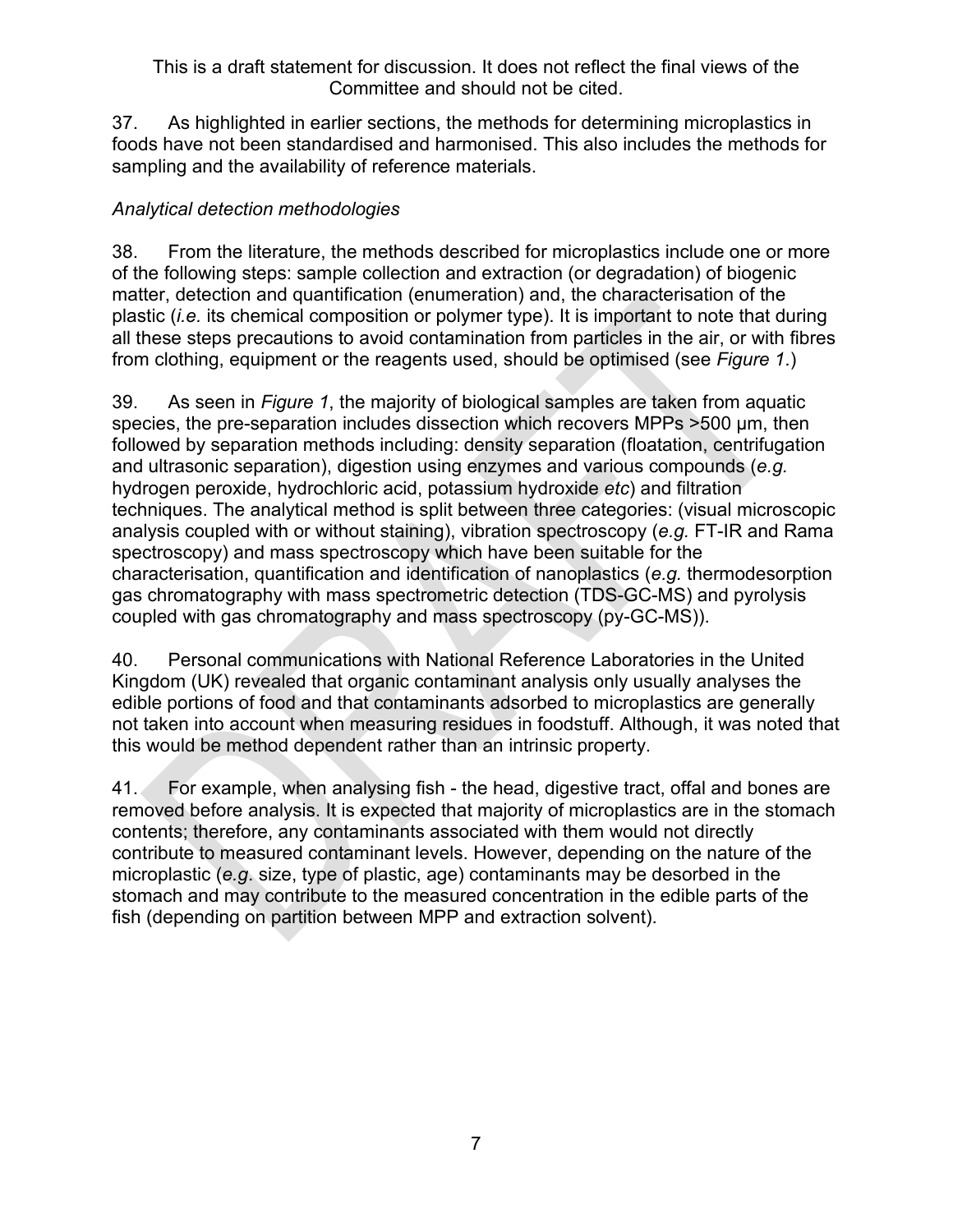

Spiked controls considerations for accurate recovery due to physicochemical properties of the particles.

Blank controls considerations for background level, contamination, and false positives from organic particle dyes.

<span id="page-7-1"></span><span id="page-7-0"></span>Figure 1 provides an overview of the methodologies utilized in the separation and analysis of microplastics and nanoplastics in complex environmental samples including: biological samples (fish, mussels and plankton), wastewater samples (influent, effluent and sludge), water samples (drinking water, sea water and fresh water) and sediment samples (adapted from Nguyen *et al*., 2019). Abbreviations:  $H_2O_2$  = hydrogen peroxide;  $HNO_3$  = nitric acid; KOH = potassium hydroxide; HCl = hydrochloric acid; SEM = Scanning electron microscope; TEM = Transmission electron microscopy; FT-IR = Fourier-transmission infrared; TDS-GC-MS = Thermodesorption gas chromatography- mass spectrometry; py-GC-MS = Pyrolysis gas chromatography-mass spectrometry.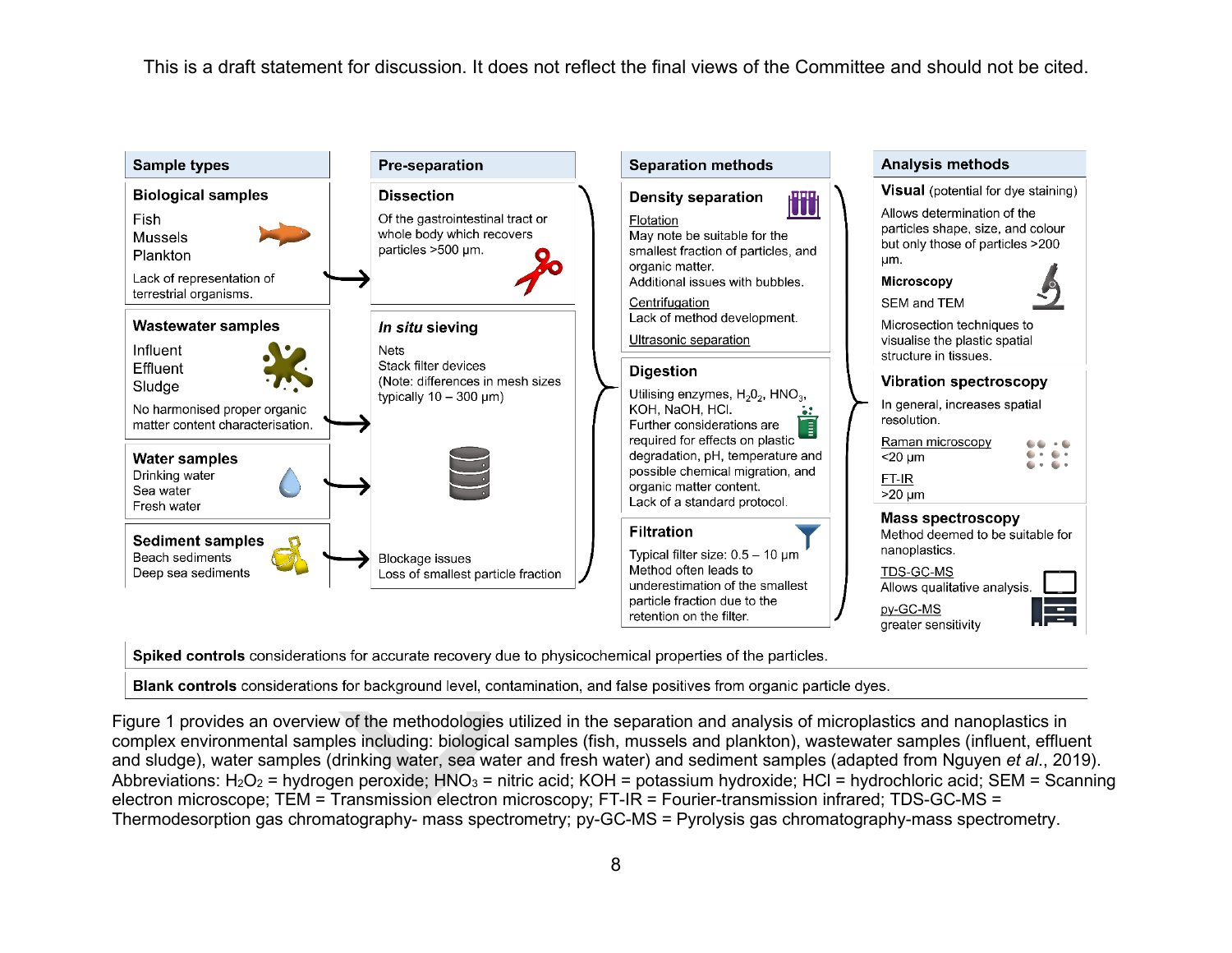# *Seafood*

<span id="page-8-0"></span>42. Evaluations by the EFSA Contaminants in the Food Chain (CONTAM) Panel focused their efforts on the presence of NMPs in seafood (EFSA, 2016). The occurrence of microplastics has been reported in seafood (between 1 and 7 particles), honey (0.166 fibres/g and 0.009 fragments/g), beer (0.025 fibres/mL, 0.033 fragments/mL and 0.017 granules/mL) and salt (0.007-0.68 particles/g), with most of the data being on occurrence in seafood.

43. It was postulated that MPPs could act as a vehicle for metal (*e.g*. aluminium, chromium, cobalt, iron, manganese, nickel, zinc, cadmium and lead) transport, however, the EFSA CONTAM Panel could not identify a study that assessed the contribution of metals adsorbed to microplastics in food.

44. The EFSA CONTAM Panel also considered the microbial contamination of microplastics and its relevance to food and consequence(s) to human health, however, due to data limitations it was not possible to perform risk assessments.

45. In terms of filler materials, the EFSA CONTAM Panel reported that microplastics can contain ~4% of additives and that plastics can adsorb chemicals, and that both can be organic or inorganic. The trophic transfer of contaminants (like persistent organic pollutants) have been reported and biomagnification has been shown. The main plastic additives and adsorbed chemicals include phthalates, bisphenol A, polybrominated diphenyl ethers, polyaromatic hydrocarbons (PAHs) and polychlorinated biphenyls (PCBs).

46. The EFSA CONTAM Panel made use of the highest concentrations of PAHs and PCBs that had been reported in microplastics deposited at beaches, 24,000 ng/g and 2,750 ng/g, respectively and calculated an estimated exposure of 170 pg of PAHs and 19 pg of PCBs.

47. EFSA had previously estimated the median dietary exposure to PAHs by the European population to be 3.8 µg/day and exposure to PCBs to be 0.3- 1.8 µg/day. The increases in these dietary exposures from consuming a portion of mussels per day would be 0.001-0.006% for the PAHs and 0.004% for the PCBs.

<span id="page-8-1"></span>48. For fish, only data on microplastics in the digestive tract were available and the digestive tract is usually discarded and not consumed. The EFSA CONTAM Panel considered that the quantity of microplastics in the edible tissue of fish was likely to be negligible. A conservative estimate of exposure to microplastics after consumption of a portion of mussels (225 g) was made by EFSA; this was 7 µg of plastics (EFSA, 2016).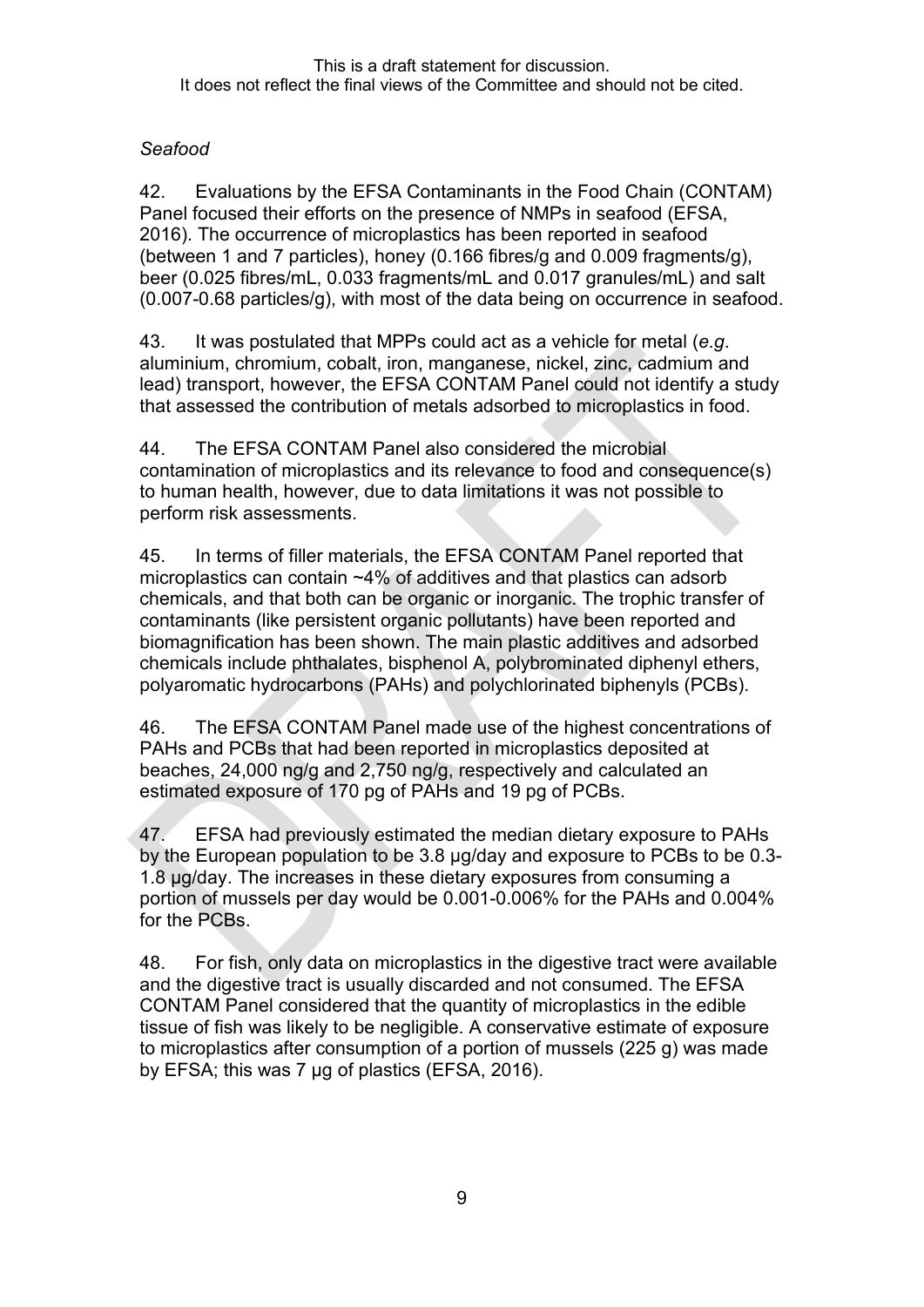# *Bottled water*

49. In terms of bottled drinking-water; the major polymer type detected is polyethylene terephthalate (PET), which is the most common polymer utilised in bottle manufacturing. Varied quantities and morphology of microplastic particles are reported, depending on material type. The source of microplastic either stems from the packaging itself or through manufacturing processes.

50. From the food items described above, it would seem that humans can be exposed to NMPs in the diet, though the estimation of this is difficult. Presently, the risks from this exposure route to humans are to be fully characterised.

51. From the available toxicokinetic data in animal studies, distribution of MPs in tissues is partially determined by particle size. Particles >150 μm are not absorbed, smaller particles especially those within the nanoscale (1-100 nm) are able to absorb into all organs (as mentioned previously). The metabolism of microplastics is not expected due to their persistent nature.

52. Although the presence of microplastics in honey, beer and salt (Liebezeit and Liebezeit, 2013; 2014) have been reported the studies have its limitations. Including the small sample size and most importantly the methodology of identification and quantification of the microplastics involved a simple staining method (fuchsin and Rose Bengal) and was not further characterised with other methods such as FT-IR or Raman spectroscopy.

53. In general, the associated uncertainties with the potential risks from exposure to NMPs in food are the unavailability of harmonised methodologies to characterise, quantify and identify NMPs, the currently available data for microplastics in different food types being limited, the difficulty of performing an accurate and reflective risk assessment and, the lack of toxicokinetic and toxicity data.

#### *Environmental sources*

Air

54. Environmental exposure to airborne microplastics is dependent on the wide distribution of their sources. Synthetic textiles, erosion of synthetic rubber tyres, and city dust are the most reported sources of airborne microplastics within the literature. Wind transfer is estimated to be responsible for 7% of the ocean's contamination.

55. There is still little information regarding the concentrations of airborne microplastics, however, the Dris *et al*., (2016, 2017) studies carried out in Greater Paris provides indoor concentrations of 1-60 fibres/m<sup>3</sup> and outdoor concentrations of 0.3-1.5 fibres/m<sup>3</sup>. Although, these numbers are affected by climate conditions, and seasonality, but also of the sampling methodology.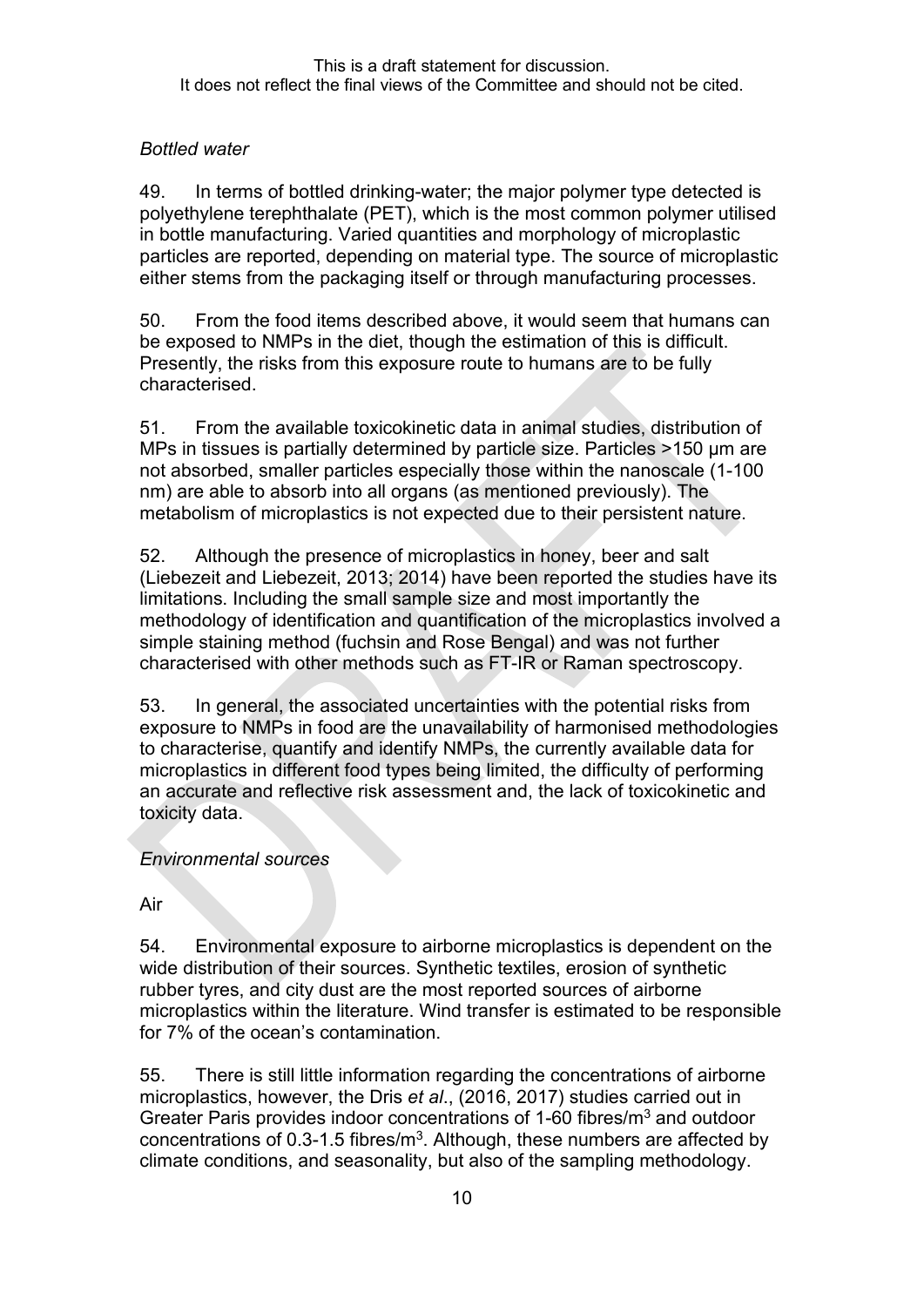56. The fate and dispersion of microplastics in indoor and outdoor environments are dependent on several factors, that ultimately influences human exposure. These factors include; vertical pollution concentration gradient (higher concentrations near the ground), wind speed, land topography, wind speed and direction, precipitation and temperature. Exposure to low concentrations of airborne microplastics is expected in outdoor air due to dilution. The indoor behaviour of airborne microplastics is dependent on factors including room partition, ventilation and airflow, resulting in higher concentrations in rooms downwind.

57. Atmospheric deposition of MPPs onto food prior to consumption must also be considered.

58. Catarino *et al*., (2018) compared the potential exposure to humans to household dust fibres during a meal to compare with amounts of microplastics particles present in edible mussels from Scottish waters collected throughout 2015. The mean number of MPPs in *M. modiolus* was 0.086/g ww (n=6). In *Mytilus* spp. the mean number of MPPs/g ww was 3.0 (n=36). Fibres were the most common shape morphology of detected fibres utilising FT-IR and Nile Red staining techniques. PET was estimated to be the most common plastic type. The authors estimated that microplastic ingestion by humans via consumption of mussels is 123 MPPs/y/capita in the UK, however, the risk of plastic ingestion via mussel consumption was minimal when compared to fibre exposure during an evening meal via dust fallout in a household at ~14,000- 68,000 MPPs/y/person. This range value was based on the following assumptions; 1 particle per 20 minutes for an area of 4.32  $\text{cm}^2$ , extrapolate this value for a 12.5 cm radius plate, resulting in 114 particles, equating to ~42,000 MPPs consumption/year/person, for 20 minutes during consumption of an evening meal. During a cooking period of 20 minutes, 5 MPPs per 4.32  $\text{cm}^2$  was estimated, leading to the potential of ingesting a further  $\sim$ 207,000 MPPs/year/person. These values were then corrected by 33% which was reported to be the amount of petrochemical based fibres found in dust by Dris *et al*., (2017).

59. An American study (Cox *et al*., 2019) has proposed an estimated daily consumption and inhalation of 142 MPPs and 170 MPPs, respectively; this results in a total annual exposure to ~120,00 MPPs annually in males, and for female adults the value was ~98,000 MPPs. Although, this calculation did not include values for the atmospheric deposition of microplastics during food preparation and consumption. Should this factor be considered, an estimated additional microplastic fibre exposure of ~14,000-68,000 MPPs/y/person has been calculated during an evening meal via dust fallout in a household.

60. Occupationally inhaled microplastics result in toxicity after inhalation of plastic particles or their leachates. The response in humans depends on differences on individual metabolism and susceptibility. It is not yet known whether synthetic fibres may have similar or lower toxicities when compared to organic/natural fibres.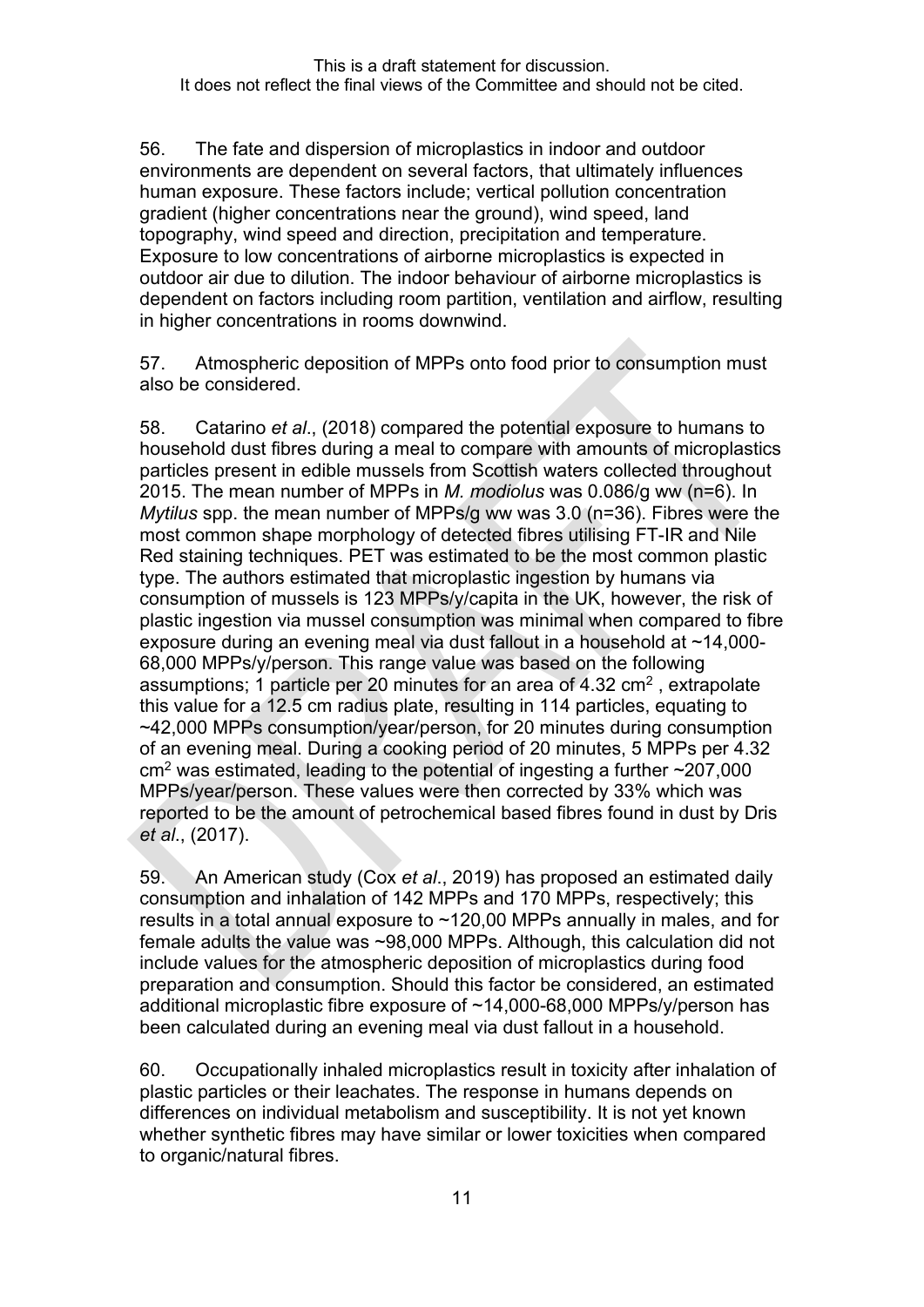61. The deposition of inhaled microplastics is dependent on particle properties, and the patient's physiology and lung anatomy. Deposition in the upper airways occurs by impaction, while in the small airways it occurs by sedimentation. Fibres have higher potential for penetration due to its high aspect ratio (Donaldson & Tran, 2002). Clearance relies on mechanical methods (mucous progression towards the pharynx caused by the beating of cilia), alveolar macrophage phagocytosis and latter migration and by lymphatic transport.

62. In general, the mechanisms of inhaled particle injury include dust overload (high surface particles induce high chemotactic gradients that prevent macrophage migration), oxidative stress (production of reactive oxygen species, which induces cell injury and release of inflammatory mediators), cytotoxicity (free intracellular particles may damage cellular structures), and translocation (injury of secondary sites and vascular occlusion by particles or increased coagulability). Such mechanisms can lead to endpoints such as cancer, which can develop as a result of chronic inflammation or from gene mutation cause by oxidative stress.

Soil

63. Plastic mulch films, greenhouse materials and soil conditioners are direct sources of micro and nanoplastics in agriculture. Indirect sources include; general litter, aerial depositing of plastic particles, and the use of treated wastewater and biosolids. To a lesser extent, composts derived from residential or municipal solid waste and garden organic waste are additional sources of plastic pollution in agroecosystems.

64. On the soil surface, plastics degrade *via* the oxidative degradation process which is influenced by various environmental conditions. Plastic particles are reported to form eco-coronas with organic and in-organic soil biota, which may affect its bioavailability and toxicity.

65. Based on the literature, the uptake of MPPs in plants is not expected due to their high molecular weight or their large size. This physicochemical property prevents their penetration through the plant cell wall (Teuten *et al*., 2009).

66. Information about the bioavailability and bioaccumulation of microplastics in soil organisms is generally lacking. Results from studies in earthworms reveal that they either survive and disperse micro and nanoplastics with them *via* defecation or cast shedding or they die from high exposures.

67. Functionalised multi-wall carbon nanotube uptake has been shown in edible food crops (*e.g. Arabidopsis* leaves) (Zhao *et al*., 2017). The proposed pathways for entry include; endocytosis *via* the plasmodesmata, passage *via* ion transport channels, carrier proteins or aquaporins, and soil or carbon root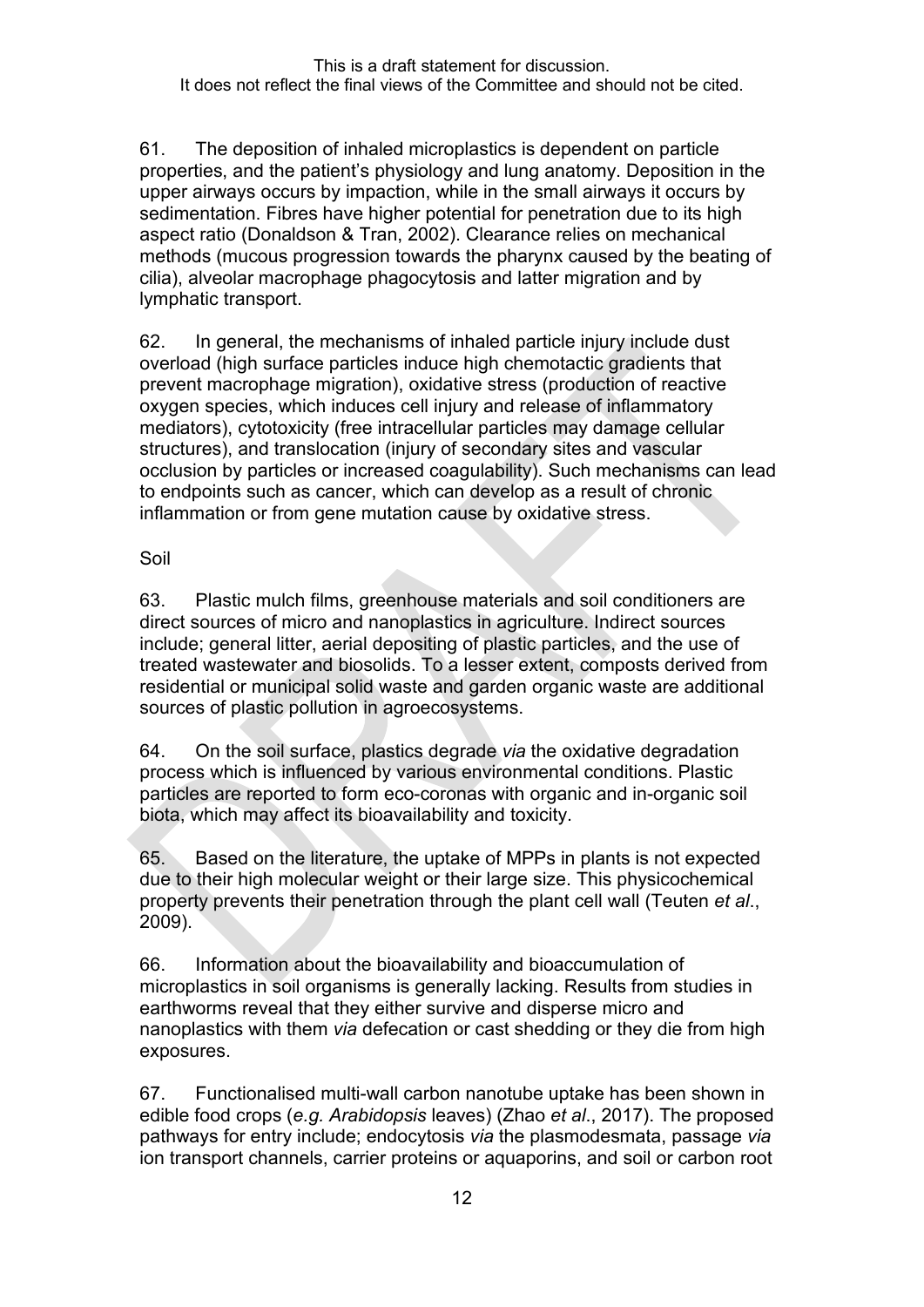exudate mediated entry (Ng *et al*., 2018). Zhao *et al*., (2017) postulated that plant metabolic processes may produce novel compounds within the food chain, as a result of nanoplastic uptake.

68. Future research in the analytical and methodological aspects of sampling and quantification are required to perform an accurate assessment of the presence of micro and nanoplastics in soil. Baseline studies on soil exposure, will provide an establishment of the scale of contamination and can potentially allow the determination of sources *e.g.* micro and/or nanoplastics fibres and microbeads as indicators of sludge application for agriculture or tyre dust as an indicator for road runoff. Additional studies are required to assess and better understand microplastic transfer from soil to humans through uptake in food webs and through leaching to the groundwater (Hurley & Nizetto, 2018).

#### **Water**

69. The COT reviewed numerous studies in relation to exposure to NMPs *via* water including the World Health Organisation (WHO) report on microplastics in drinking-water (WHO, 2019), key literature articles (Zucarello *et al*., 2019; Pivonsky *et al*., 2018) and UK specific data from a Department for Environment, Food and Rural Affairs (Defra) funded study titled, "*Sink to River – River to Tap: A review of potential risks from nanoparticles & microplastics*." (research code: WT2219)[5](#page-12-0).

70. In this, the UK water industry has been found to be successful at removing microplastics >25 µm in size from raw water or crude sewage, >99.99%. Particles were detected in raw water with an average concentration of 4.9 mpp/L and with potable water having an average of 0.00011 mpp/L, whilst the average was 5.1 mpp/L for wastewater effluent samples (determined utilising FT-IR methodologies). Sludge samples were found to have levels of  $2,000 - 4,000$  mpp/g<sub>dw</sub>, due to the high removal rates of MPPs through both water and wastewater treatment processes.

71. Smaller particles (*i.e.* <25 µm) were not analysed and as such the report could not comment on how effective water treatment processes are at filtering these materials. The presence of black particles (such as tyre fragments) were also considered, however, these were difficult to quantify utilising FT-IR, and so were not accounted for within the report.

72. The most common polymer type found in raw water were polyethylene (PE), PET and polypropylene (PP). For potable water, the polymers detected above the limit of quantification were acrylonitrile butadiene styrene and polystyrene, it was hypothesised that these polymers were generated within the water treatment works. Polymers that were detected in wastewater influent and effluent samples were PE, PET and PP (UKWIR, 2019).

<span id="page-12-0"></span><sup>5</sup> Full report available at the [UKWIR website.](https://ukwir.org/view/$NvDnwfm!)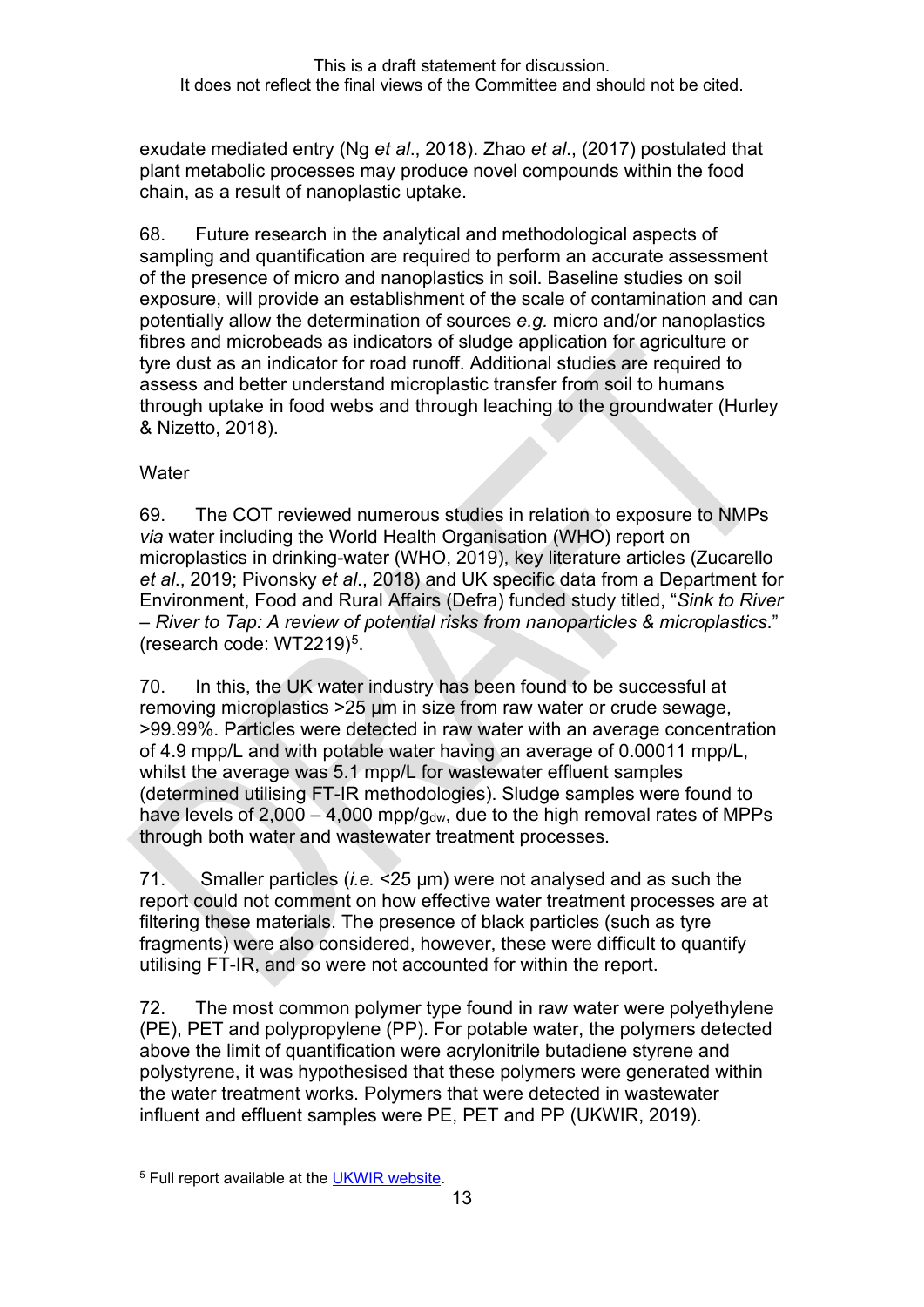<span id="page-13-0"></span>73. The WHO Panel concluded that based on the limited evidence available, chemicals and microbial pathogens associated with microplastics in drinking-water pose a low concern for human health, stating that humans have ingested microplastics and other particles in the environment for decades with no related indication of adverse health effects. Furthermore, drinking-water treatment is effective at removing particles, especially with advanced membrane filtration techniques which is expected to achieve 100% removal of plastic particles > 0.001 µm for nanofiltration, >0.01 μm for ultrafiltration and >1 μm for microfiltration (WHO, 2019).

74. No epidemiological data or human studies on ingested microplastics were identified by the WHO Panel, most toxicological studies have focused on aquatic organisms or ecotoxicology. Data from rat and mice studies were found to be inadequate to inform human health risk assessment of microplastic ingestion.

<span id="page-13-1"></span>75. One of the rat studies assessed by the WHO, attempted to establish a no observed adverse effect level (NOAEL) for PET powder (Merski *et al*., 2008). This was an OECD-compliant 90-day dietary study. PET powder was mixed into the diet of Sprague Dawley rats (n=10/sex) and was dosed at 0, 0.5, 2.5 or 5% PET in the diet. The size and count of the PET particles was not determined/reported; however, it was deemed likely to be in the range of 1-50 µm. No treatment related adverse health effects on blood parameters, organ weights or histopathology, as well as mutagenicity were observed. A no observed adverse effect level was not reported by the authors; however, the NOAEL can be considered the highest dose ~2,500 mg/kg bw/day (at the highest 5% inclusion in the diet).

76. A conservative exposure scenario was carried out by the WHO Panel. Several parameters were assumed prior to the calculation. These were the shape (sphere), size in diameter (150 µm), density (2.3 g/cm3) and the number of particles in water (10.4 particles/L). Considering the above assumptions on particle characteristics and a default consumption of drinking water of 2 L/day; an intake of 85 µg of microplastics/day was estimated, which corresponds to 1.4 µg of microplastics/kg bw/day for a 60 kg adult, although, realistic estimates based on reported data ranged from 0.01 – 8.7 µg of microplastics/ kg bw/day.

77. No adverse health effects were expected from the chemical contaminants bisphenol A, cadmium, chlordane, di(2-ehtylhexyl)phthalate, dichlorodiphenyltrichloroethane, hexachlorobenzene, polyaromatic hydrocarbons, polybrominated diphenyl ethers, and polychlorinated biphenyls present in microplastics for drinking-water based on margin of exposure (MOE) calculations.

78. For pathogens in microplastic associated biofilms, the risks were considered to be lower than the risk posed by the high concentrations and diversity of pathogens present in human and livestock waste resulting from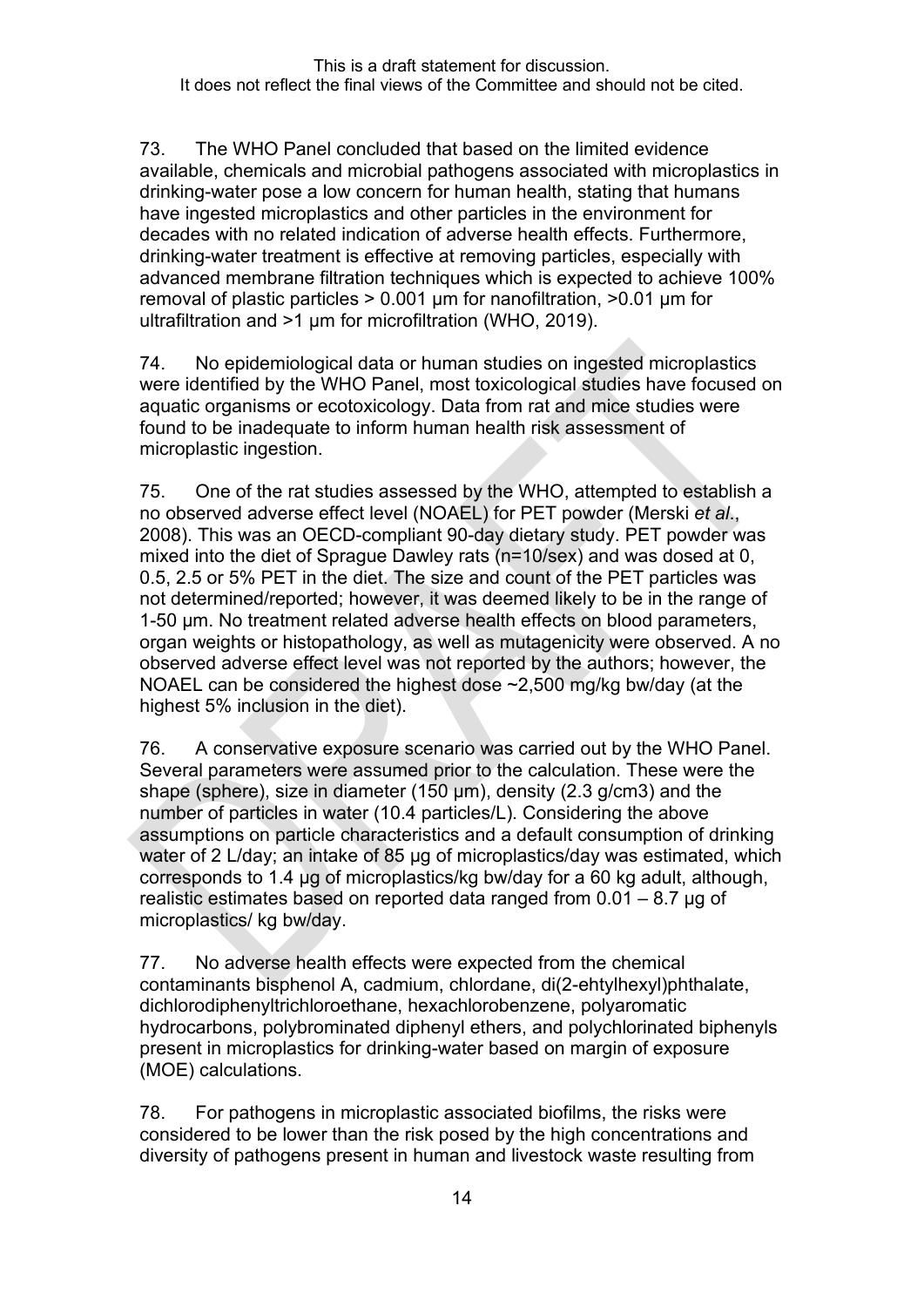inadequate water treatment. Drinking-water treatment processes are designed to remove particles present in the water and the use of disinfection will reduce the potential for any pathogens to be present in drinking-water.

<span id="page-14-0"></span>79. With regards to nanoplastics, there was insufficient information available at the time of review for the WHO Panel to be able to draw conclusions on their toxicity, although, no reliable information suggests it is of concern to humans.

80. Much like the scenario with food and bottled water, the associated uncertainties with the potential risks from exposure to NMPs in water is the unavailability of harmonised methodologies to characterise, quantify and identify NMPs, the current available data for microplastics in different food and drink matrices is limited, the difficulty of performing an accurate and reflective risk assessment, and the lack of toxicokinetic and toxicity data.

#### **Other**

81. Other sources of NMPs can include the use of cosmetics utilising microbeads, exposure as a result of abrasion for everyday household objects such as cutlery, toothbrush, and cups (Rodrigues *et al*, 2019). It is possible the toddlers may have increased exposure given the number of plastic items can be exposed to during oral exploration as part of a normal stage of development. Moreover, synthetic fibres present in deposited dust, carpets *etc* may contribute to human exposure to NMPs particularly by young children due to their frequent hand-to-mouth contacts. However, at the time of review the are no data based on such exposures.

82. The potential exposure of microplastics from breast milk to infants were considered, specifically relating to its storage in plastic bottles. The potential risks of ingesting microplastics from bottled water as a source has been discussed. Available data suggest that the presence of MPPs in bottled water are due to the manufacturing process, however, the quality of the plastic and lid cracking have also been found to contribute to the overall number. Thus, it could be hypothesised that mothers storing breast milk for later personal use or for donation to hospitals or milk banks in plastic containers; may be a potential source of microplastic exposure to infants.

83. No data has yet been reported to prove this hypothesis, however, an ongoing study; titled Mothers' information on lactation and collection (MILC) study carried out by Bradman and his colleagues at UC Berkeley are assessing breastmilk collection and storage materials to determine whether inappropriate handling and storage increases chemical contamination in breastmilk, however, it is not clear whether the presence of microplastics is within the scope of this research (MILC, 2016).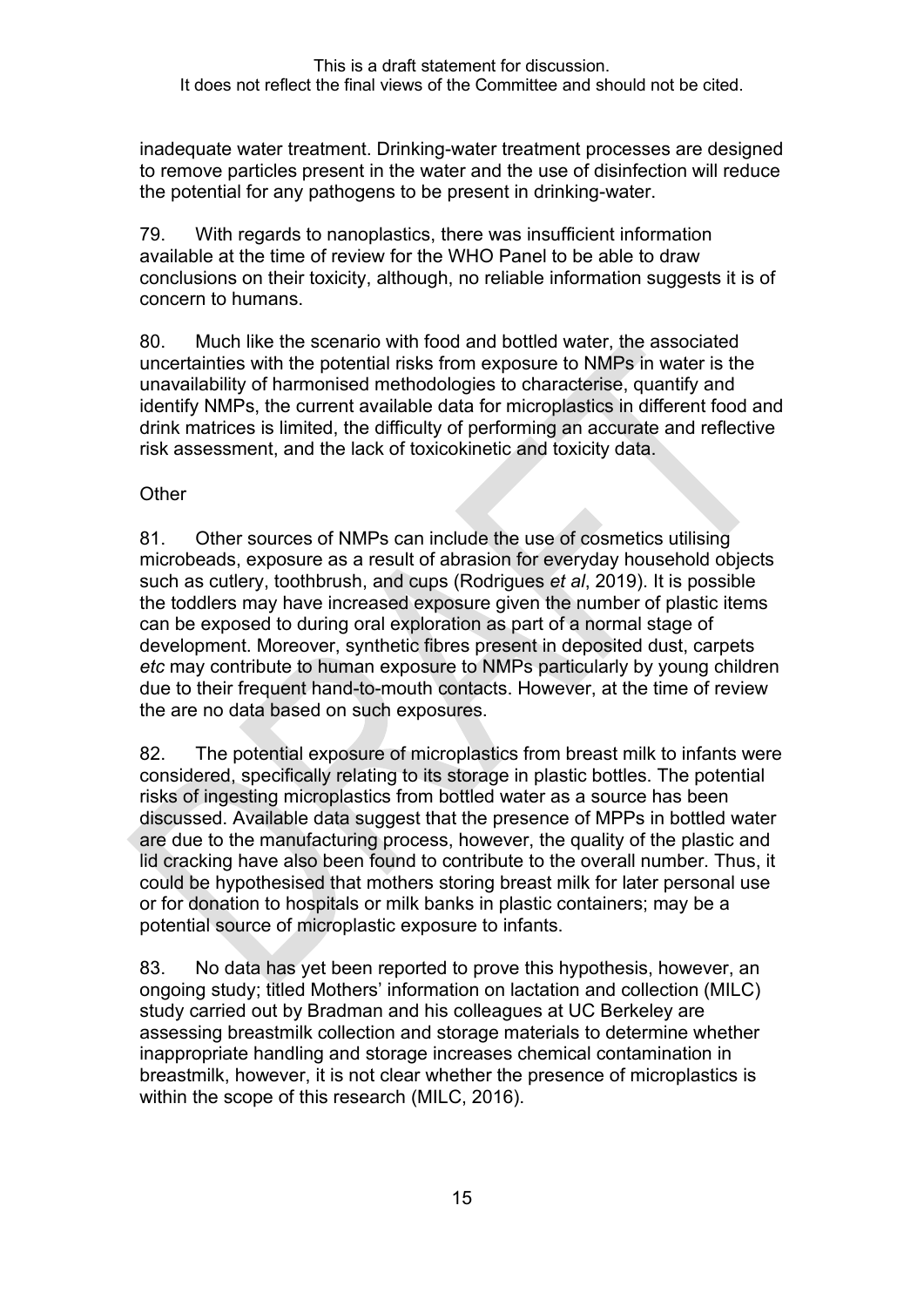# *Tyre and road wear particles (TWRPs)*

84. In terms of TRWPs, tyres contain a wide range of chemicals, the bulk of tyre tread is composed of a variety of rubbers, including natural rubber copolymers, poly-butadiene rubber, styrene-butadiene rubber, nitride rubber, neoprene rubber, isoprene rubber, and polysulphide rubber. The interaction of tyres and pavement alters both the chemical composition and characteristics of particles generated compared to the original tyre tread due to heat and friction, as well as incorporation of materials such as environmental "*dust*", brakes, fuels and the atmosphere, as well as roadway particles.

85. Human exposure to chemicals leached from tyres, shredded tyres, and tyre wear material can occur by dermal exposure from environmental sources and ingestion of contaminated materials, as well as inhalation of airborne particulate matter derived from tyre wear material.

86. The initial risk assessments carried out by various assessment groups (European Tyre and Road Wear Platform; Tyre Industry Project (ETRWP TIP), Joint Research Centre (JRC), Defra, Health and Safety Executive (HSE), Committee on Medical Effects of Air Pollution (COMEAP), WHO, National Institute for Public Health and the Environment (RIVM), and European Chemicals Agency (EHCA)), showed variation as set out below.

87. The ETRWP TIP subgroup concluded that tyre wear has a significant share in general microplastics emissions (20-60%), however, the current data available does not allow for direct comparison due to differences in assumptions and target points in the environment (Jekel, 2019).

88. A JRC non-exhaust emission (NEE) 2014 report (Grigoratos & Martini, 2014) concluded that exhaust and non-exhaust sources approximately contribute to total traffic related PM10 emissions. In terms of human adverse health effects, TRWP contains particles from all fractions involved in respiratory function. It was acknowledged that some constituents of tyre wear particles (TWPs) have been recognised as hazardous (*e.g.* PAHs) or potentially dangerous for humans (*e.g.* presence of zinc and natural rubber latex), however, there were no comprehensive studies linking TWPs with adverse effects on human health, and the available *in vitro* studies were contradictory.

89. In addition to the report summarised above, the JRC further published a technical report on the migration of PAHs from plastic and rubber particles in 2018 (Barrero-Moreno *et al*., 2018), none of the plastic polymeric materials led to detectable levels of the 8 target PAHs listed under Regulation (EU) No. 1272/2013[6.](#page-15-0)

<span id="page-15-0"></span><sup>6</sup> The eight PAHs are: benzo[a]pyrene, benzo[e]pyrene, benzo[a]anthracene, chrysene, benzo[b]fluoranthene, benzo[j]fluoranthene, benzo[k]fluoranthene and dibenzo[a,h]anthracene.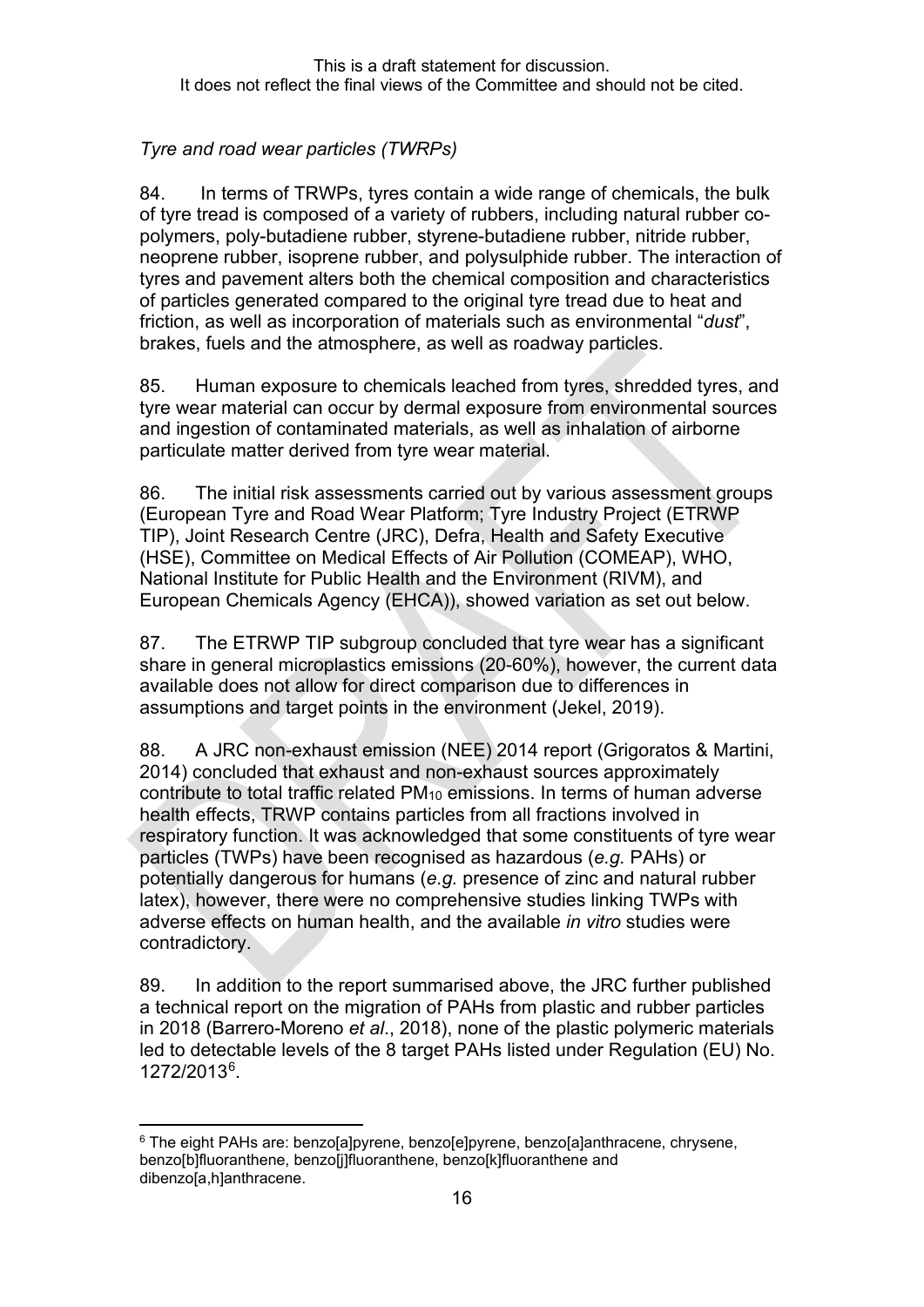90. Defra called for evidence on brake, tyre wear and road surface wear in July. 2018, in response to this the Air Quality Expert Group (AQEG) published a NEE report in 2019. AQEG identified that particles from brake wear, tyre wear and road surface wear currently constitute 60% and 73% (by mass), respectively, of primary PM2.5 and PM10 emissions from road transport. It was stated that these emissions contribute to the total ambient particulate matter burden associated with human ill-health and premature mortality (AQEG, 2019).

91. The HSE and the Rubber Industry Advisory Committee (RUBIAC) reviewed the recent epidemiological data concerning the exposure to betanaphthylamine in the tyre manufacturing, as it has been historically associated with the increased risk of bladder cancer. The review concluded that these increased risks are no longer present in the tyre industry, however, observations of multiple myeloma cases were present in the general rubber goods sector only (currently under investigation) (RUBIAC, 2007).

92. The current work exposure limit is 6 mg/m<sup>3</sup> for rubber process dust and 0.6 mg/m3 for rubber fume in an 8-hour time weighted average, however, it must be noted that these limits apply to the dust produced from rubber manufacturing and does not include dusts arising from the abrasion of cured rubber (HSE, 2011).

93. In 2015, the COMEAP highlighted that it is unlikely that all components of particulate matter have the same potency in causing adverse human health effects, and that the available evidence during their review in 2015 were insufficient to draw reliable conclusions regarding the most health-damaging components and/or sources of ambient particulate matter. Furthermore, the COMEAP were not able to recommend differential coefficients for quantification.

94. It was therefore concluded that, since there was evidence to suggest that both primary and secondary (particularly sulphate) particulate matter were detrimental to health, its reduction as a source in the environment was likely to be beneficial to health (COMEAP, 2015).

95. THE WHO Review of the Evidence on Health Aspects of Air Pollution project (WHO, 2013) highlighted that there was a limited number of studies to suggest that traffic-generated dust, including road, brake and tyre wear, also contribute to human adverse health effects, however, they may become relatively more important with progressive reductions in exhaust emissions. Therefore, toxicological research increasingly indicates that such non-exhaust pollutants could be responsible for some of the observed effects on health.

96. RIVM (Verschoor *et al*., 2016) estimated that the contribution of trafficrelated NEE wear to total particulate matter within the 10  $\mu$ m fraction (PM<sub>10</sub>) emissions in the Netherlands to be ~10%, an estimated 35 of which is caused by tyre wear, 20% by brake wear and the remaining 45% by road wear.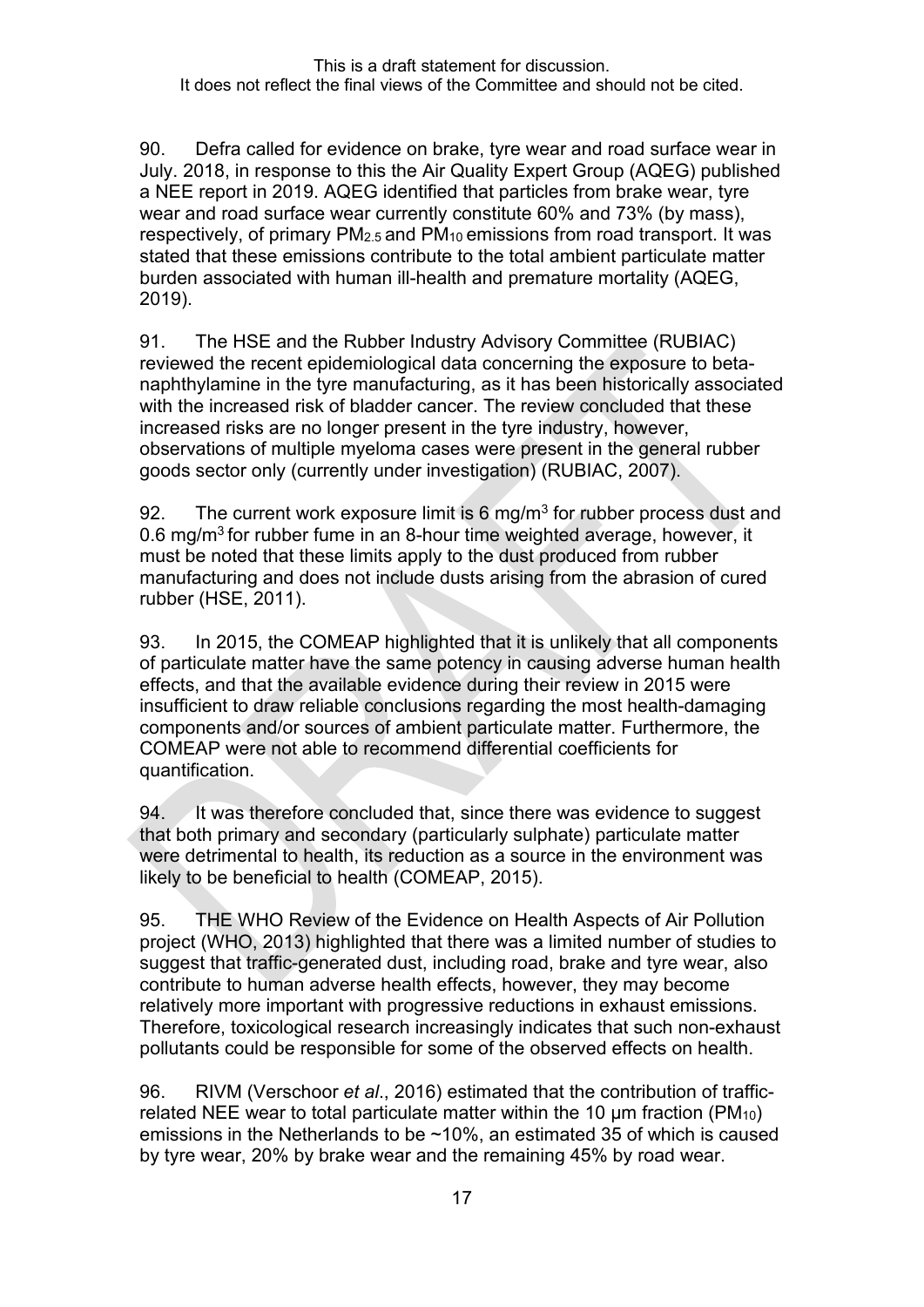TRWP were described to have a size range of 10-400 µm. The estimated distribution of car tyre wear amongst environmental compartments were; road residue (43%), soil (36%), surface water *via* sewerage (8%), surface water direct (3%), air (5%), sludge (6%).

97. The dermal, accidental swallowing and inhalation of fumes from rubber crumb material from synthetic turfs sports field were reviewed by ECHA (ECHA, 2017). The substances that were identified to be commonly present in recycled rubber granules identified through a literature review included; PAHs, metals, phthalates, volatile organic compounds (VOCs) and semi volatile organic compounds.

98. In terms of dermal contact, the migration factors of PAHs to artificial sweat have been detected from 0.007-0.02%, absorption of 100% was used in the risk characterisation, which takes into account the effects of any abrasion of the skin.

99. For oral exposure, ECHA estimated the accidental swallowing of rubber granulate by children and adults to be 0.05 and 0.01 g, in one event respectively.

100. The highest measured value for inhalable dust has been 3.1 mg/m3, whilst for respirable dust it was  $1.4 \text{ mg/m}^3$ . The maximum concentration for PM<sub>10</sub> was 40 mg/m<sup>3</sup>.

101. The excess lifetime cancer risk, for EU-8 PAHs was calculated and was below one in a million for players, goalkeepers and workers. The BMDL<sub>10</sub> was derived from a 2-year carcinogenicity study in female mice (Culp *et al*., 1998).

102. ECHA concluded that there was a very low level of concern from exposure to PAHs from recycled rubber granules since the concentrations of PAHs in recycled rubber granules have normally been below the limit values in the REACH<sup>[7](#page-17-0)</sup> restriction.

103. Furthermore, the data regarding migration of metals, showed negligible concern to those typically exposed (players and workers), since the levels are below the limits in accordance with the EU toys legislation (Directive 2009/48/EC), when compared with limit values for dry powder or pliable toy materials.

104. The concentrations of phthalates, benzothiazole, and methyl isobutyl ketone in rubber granules were found to be of no concern to players and

<span id="page-17-0"></span><sup>7</sup> REACH: Registration, Evaluation, Authorisation and Restriction of chemicals of Chemicals is a European Union regulation dating from 18 December 2006. REACH addresses the production and use of chemical substances, and their potential impacts on both human health and the environment.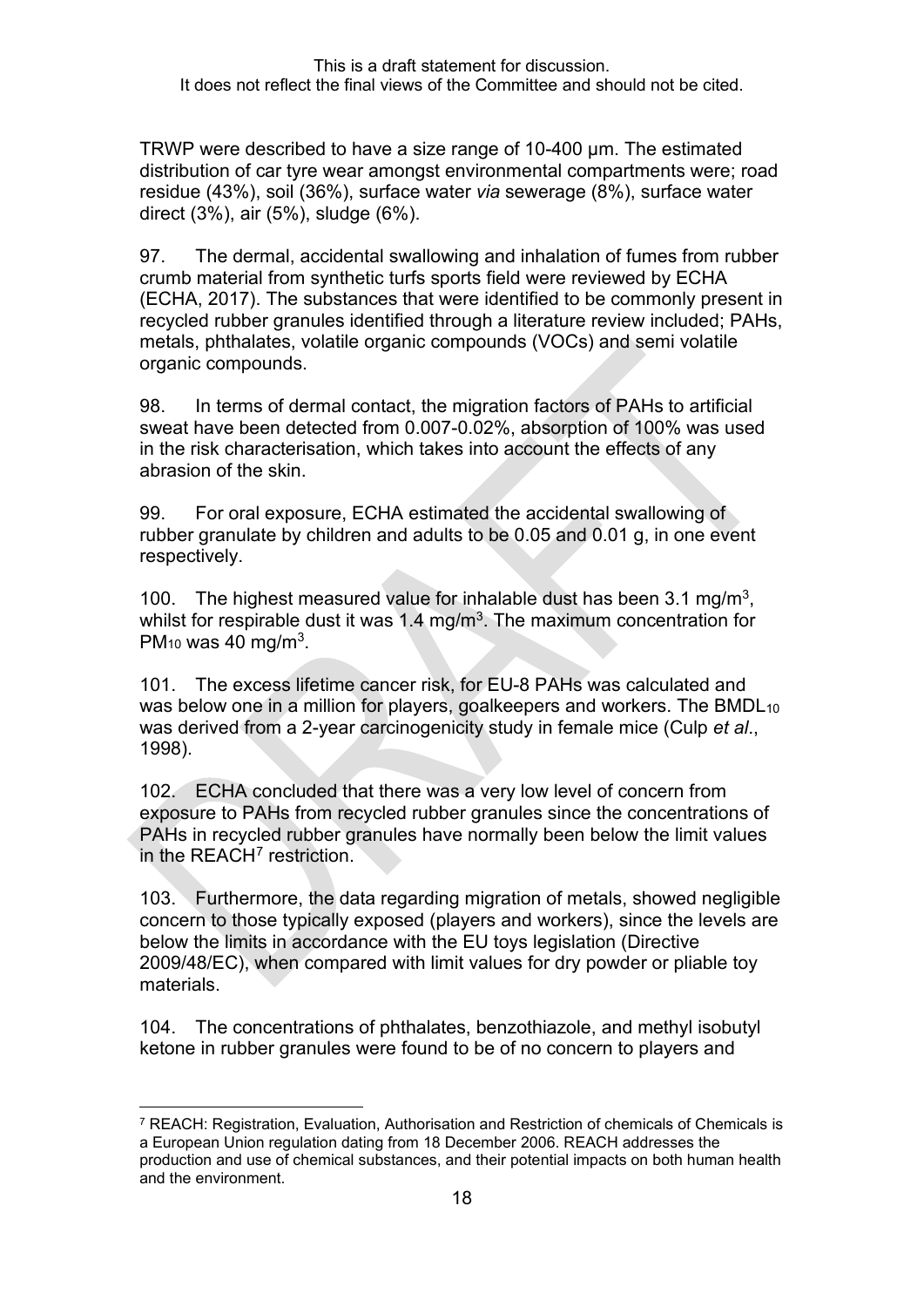workers, since these were below the concentrations that would lead to adverse health effects.

105. Lastly, ECHA acknowledged that reports that VOCs emitted from rubber granules in indoor halls may cause irritation to the respiratory tract, eyes and skin.

106. Challenges associated with evaluating risk from exposure becomes complex when considering other factors such as the effects of weathering and ageing of tyre materials, the effects of temperature, pavement types and driving style. All in all, this will result in the generation of various chemicals with significantly different biological and toxicological effects and potencies (ECHA, 2017).

#### *Summary of exposure sources*

107. The routes for which humans can be exposed to microplastics include the oral and inhalation routes. In terms of the oral route, this is achieved from the consumption of contaminated food products such as seafood (*e.g.* mussels), bottled water, and other food products such as beer, honey, salt and tea. Potential exposure could also arise from consumption of food crops that have deposited airborne MPPs. Nanoplastic uptake into edible food crops have also been reported within the literature.

108. The EFSA CONTAM Panel estimated a total consumption of 7 µg of plastics from a serving of mussels (225 g) (EFSA, 2016). The WHO Panel calculated a conservative estimate of exposure to drinking water at 85 µg MPPs/day, which corresponds to 1.4 µg MPPs/kg bw/day for a 60 kg adult (range 0.01-8.7 µg of MPPs/kg bw/day).

109. Airborne MPPs can also be inhaled. Indoor concentrations of MPPs are thought to be greater than outdoor concentrations due to greater dilution outdoors. Although there is a lack of data on these concentrations; studies from Greater Paris report indoor concentrations of 1-60 fibres/ $m<sup>3</sup>$  and outdoor concentrations of 0.3-1.5 fibres/ $m<sup>3</sup>$ . These numbers are affected by climate conditions, and seasonality, but also by the sampling methodology (Dris *et al*., 2016, 2017).

110. As mentioned previously, airborne microplastics can be deposited on food products during various processes (*e.g.* from manufacturing, equipment and textiles). Estimates of indoor dust fallout during evening meal preparations were estimated to be ~14,000-68,000 MPPs/y/person (Catarino *et al*., 2018). Estimated daily consumption and inhalation of 142 MPPs and 170 MPPs, respectively was estimated by Cox *et al*., (2019) for an American individual; resulting in a total annual exposure to ~120,00 MPPs annually in males, and for female adults the value was  $\sim$ 98,000 MPPs ( $\pm \sim$ 14,000-68,000 MPPs/y/person for indoor dust fallout).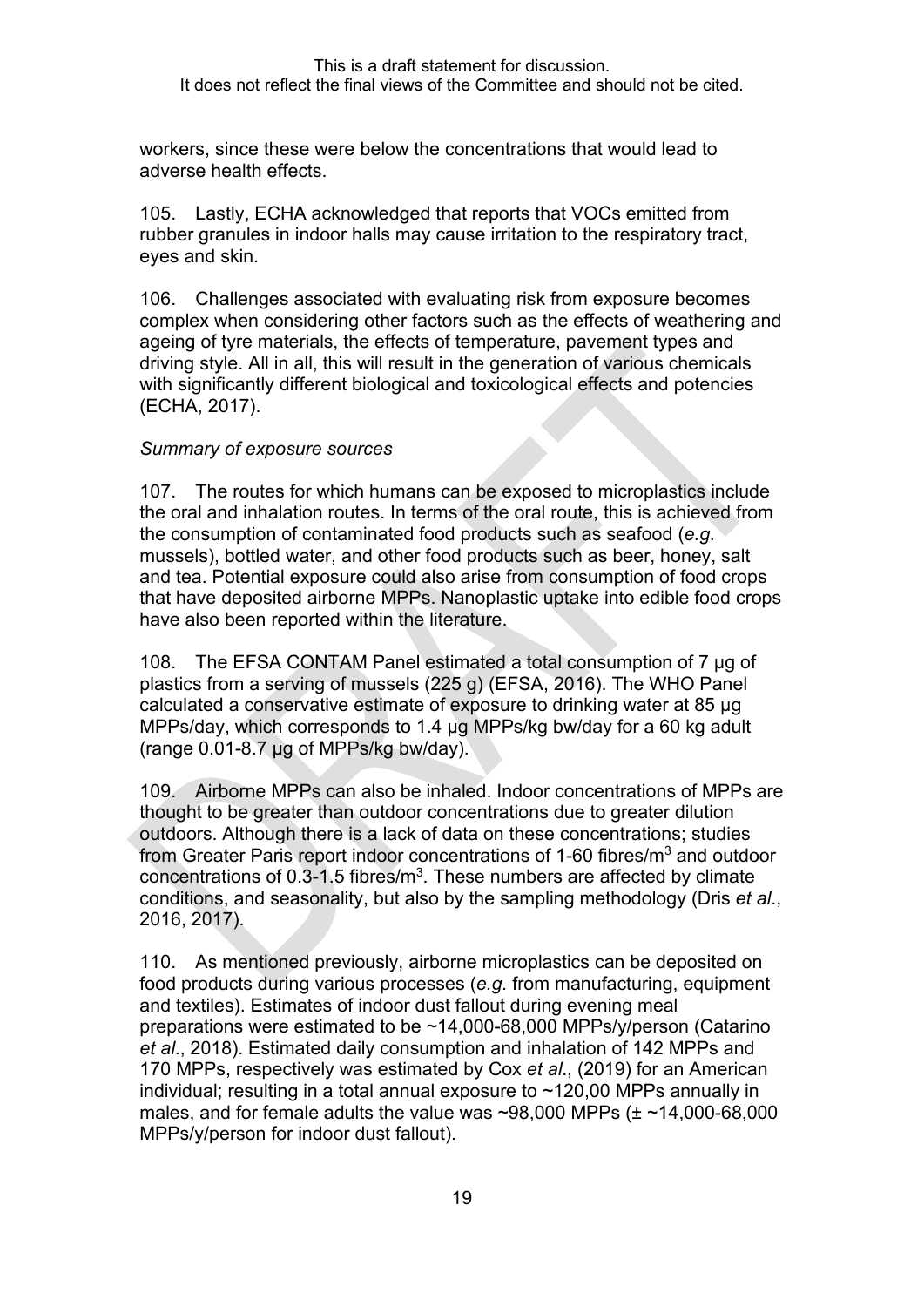### **Evaluations by other authoritative bodies**

111. The EFSA 2016 statement (EFSA, 2016) and WHO drinking-water report (WHO, 2019) on NMPs have been summarised in paragraphs [34](#page-8-0)[-40,](#page-8-1) and paragraphs [67](#page-13-0)[-73,](#page-14-0) respectively.

112. The following section will provide executive summaries on other evaluations carried out by the EU Group of Chief Scientific Advisors; Scientific Advice Mechanism  $(SAM)^8$  $(SAM)^8$ , EU Science Advice for Policy by European Academies (SAPEA)<sup>9</sup>, and Environment and Climate Change and Health Canada (ECC and HC)<sup>[10](#page-19-2)</sup>.

## *EU Group of Chief Scientific Advisors; Scientific Advice Mechanism (SAM)*

113. In brief, the SAM advisors agreed that most laboratory studies to date does not reflect real-world exposure; and a better understanding is required of the effects of different concentrations, compositions, sizes and shapes of microplastics in ecosystems and humans before robust conclusions can be drawn about real risks.

114. Currently, the available evidence suggests that microplastic pollution at present does not pose widespread risk to humans or the environment, however, there are significant grounds for concern and for precautionary measures to be taken.

115. A clear evidence-based communication of the uncertainties related to the environment, food and human health was also deemed necessary by the SAM advisors.

116. The SAM advisors provided three recommendations. Firstly, the broadening of policy cover to prevent and reduce microplastic pollution. Secondly, to address wider socio-economic and trade-off implications of microplastic pollution and policy actions. Lastly, to promote global cooperation, high-quality scientific exchange and policy coherence (SAM, 2019).

# *EU Science Advice for Policy by European Academies (SAPEA)*

117. The SAPEA concluded that there is a need for improved quality and international harmonisation of the methods used to assess exposure, fates and effects of nano- and microplastics on biota and humans (SAPEA, 2019).

118. The conclusion of the working group is that there was no evidence of widespread risk to human health from micro and nanoplastics at present, and that the absence of concrete evidence of microplastic risks at present did not

<span id="page-19-0"></span><sup>&</sup>lt;sup>8</sup> The SAM report is available on the [European Commission](https://ec.europa.eu/info/sites/info/files/research_and_innovation/groups/sam/ec_rtd_sam-mnp-opinion_042019.pdf) website.

<span id="page-19-1"></span><sup>&</sup>lt;sup>9</sup> The [SAPEA](https://www.sapea.info/topics/microplastics/) report is available on the **SAPEA** website.

<span id="page-19-2"></span><sup>&</sup>lt;sup>10</sup> The ECCC and HC report is available on the [Health Canada](https://www.canada.ca/en/health-canada/services/chemical-substances/fact-sheets/chemicals-glance/plastic-pollution.html) website.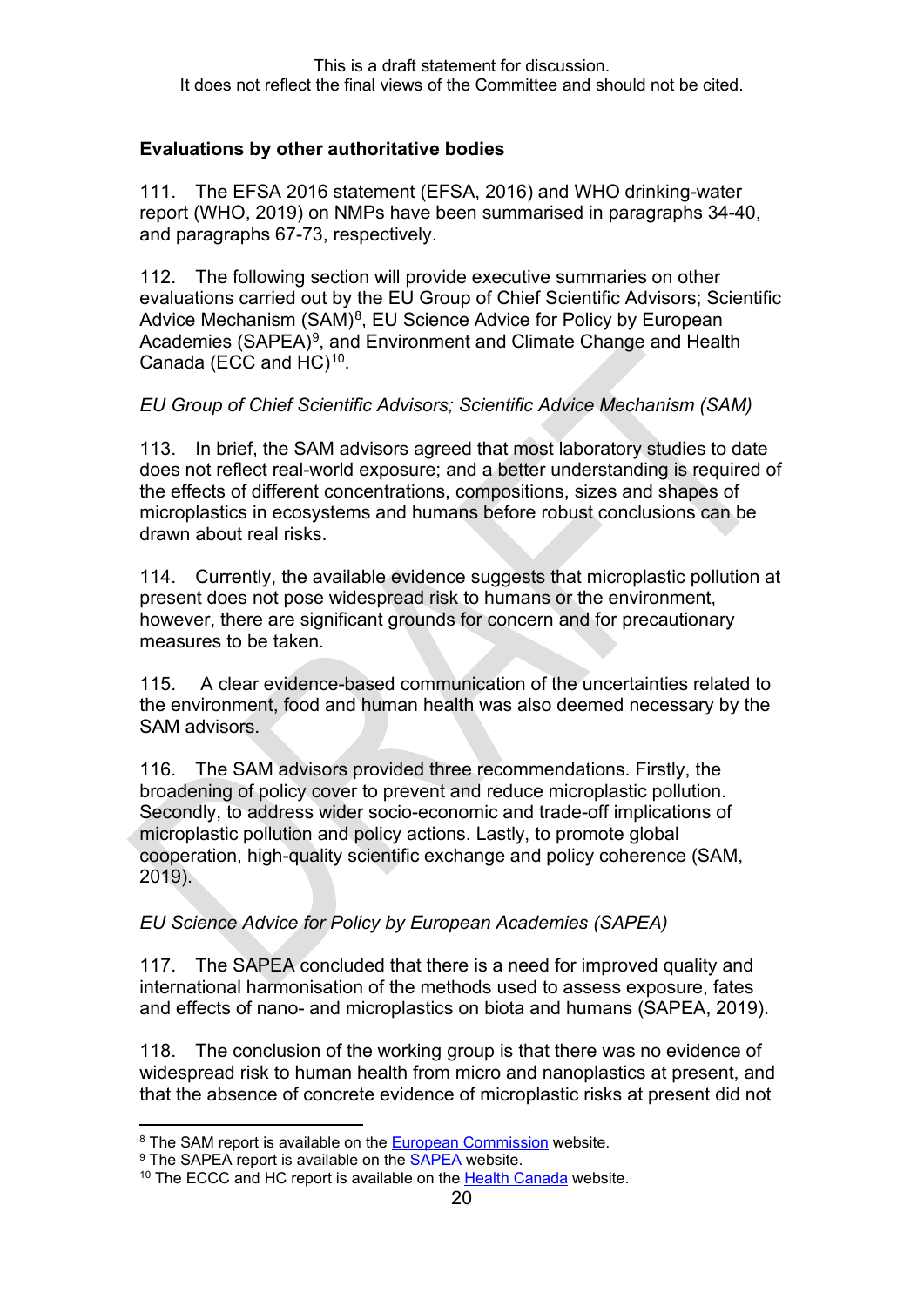allow us the working group to conclude with sufficient certainty either that risk is present or that it is absent in nature.

119. Adverse effects were observed (negative effect on food consumption, growth, reproduction and survival) once effect thresholds are exceeded. The concentrations utilised are higher than those reported in the environment. Furthermore, the utilisation of virgin or spherical particles are not representative of the environment, and often short exposure times are applied in laboratory studies in the aquatic organisms investigated. As such, there is no evidence that these effects occur in nature. Therefore, these limit the reliability of the risk assessments for micro and nanoplastics.

120. Chemicals associated with microplastics can have additional human health effect(s) (which is deemed difficult to assess), e.g. reproductive toxicity and carcinogenicity, however, the relative contribution to chemical exposure of micro and nanoplastics among the mix of other chemicals probably represents a small proportion.

121. The SAPEA working group recommendations are listed in the following paragraphs. Firstly, it was recommended that there is a need to understand the potential modes of toxicity for different size-shape-type of micro and nanoplastics combinations in selected human models, before robust conclusions real human risks can be made.

122. Secondly, communicating transparently about the uncertainties in the scientific evidence is a safer approach than assuming a lack of risk, especially in sensitive domains such as food and human health. The authors conclude that there is consensus and momentum for action and no evidence of "plastic denial" phenomenon. Due to the lack of scientific understating, the precautionary principle has been part of the foundation for current regulations.

123. Close interdisciplinary collaboration between the natural, social and behavioural, and regulatory sciences was recommended as a way forward for addressing the complex issue of plastic waste and pollution.

124. The working group further concluded that it would be important to implement both agreements and legislation which focus on emission reduction and the use of less hazardous materials. Evidence suggests that focus should be on circular economy approaches, away from linear processes and end-of life clean-up.

#### *Environment and Climate Change Canada and Health Canada (ECC and HC)*

125. ECC and HC concluded that in the available animal studies, there were no dose-response relationship observed in mortality, survival time, behaviour, clinical observations or tumour incidence from inhalation exposures.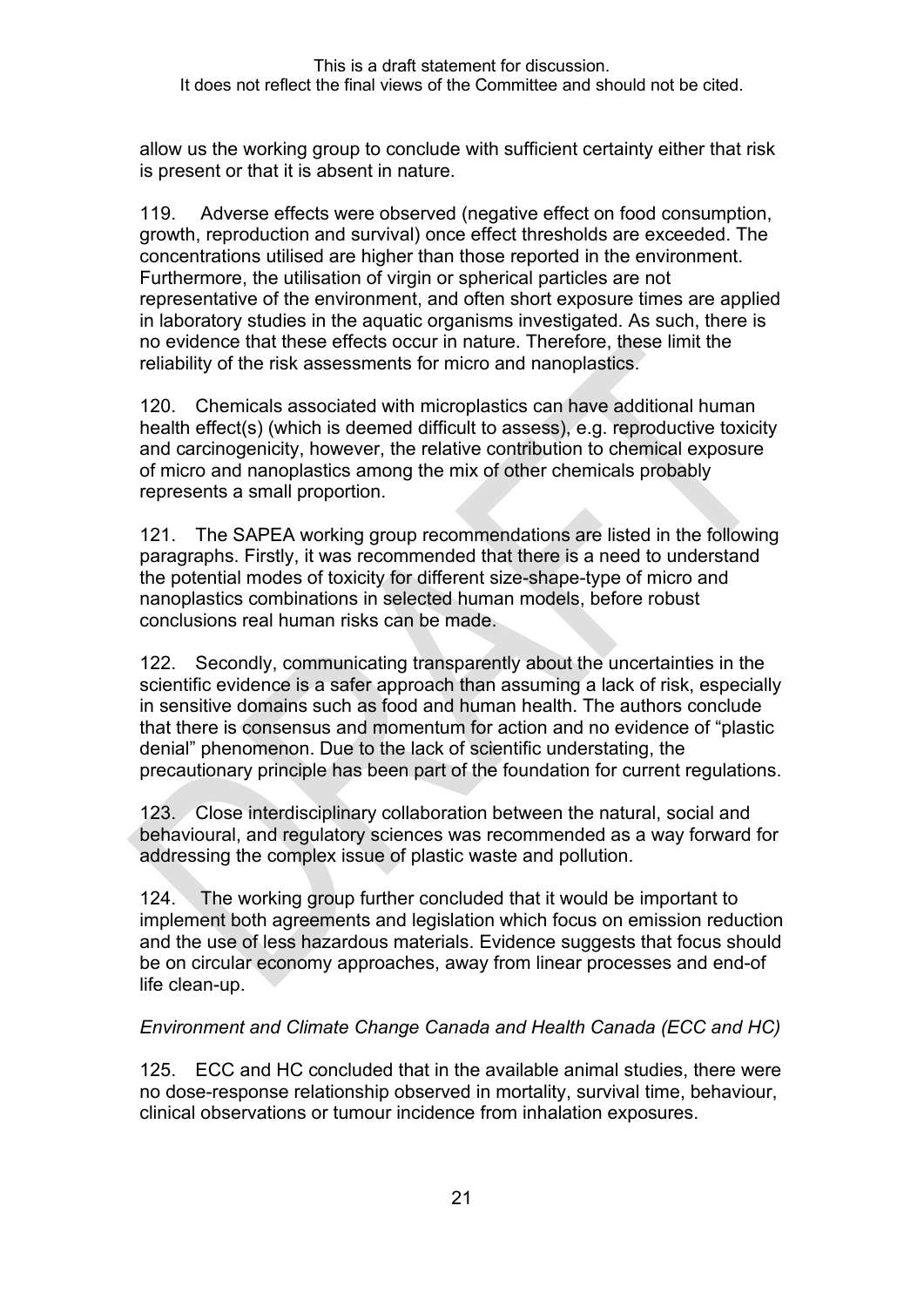126. In terms of the risks from sorbed and chemically bound (*e.g*. persistent organic pollutants) and unbound chemicals (*e.g*. monomers) on plastic particles, current available literature indicate that there is likely a low health concern for human exposure to chemicals from ingestion of microplastics from food or drinking water.

127. As for the presence and formation of biofilms on the surface of MPPs, the ECC and HC indicated that there is currently no indication that this would impact human health. Despite limited data, it is anticipated that drinking water treatment processes have the ability to inactivate biofilm-associated microorganisms.

128. To conclude, the ECC and HC are in the view that under the precautionary principle, further action is needed to reduce the presence of macro- and microplastics that end up in the environment.

129. The following research needs were recommended in order to carry out a human health risk assessment; development of standardised methods for sampling, quantifying, characterising, and evaluating the effects of macro- and nanoplastics, studies to further understand the effects of microplastics exposure in human and the environment, and lastly, expanding and development consistent monitoring efforts to include poorly characterised compartments such as soil.

#### **COT evaluation**

130. Microplastics are omnipresent, they are either intentionally added to products or occur as a result of plastics being fragmented down into smaller sizes by natural processes such as weathering and corrosion. There is no internationally agreed definition of what a microplastic is, however, there is a general acceptance that the size range is from 0.1-5,000 µm.

131. MPPs >150 μm are unlikely to be absorbed. Particles <50 µm could be adsorbed from the gut *via* tight junction gaps and endocytic pathways but only those of <1-2 µm in size were able to cross cell membrane organs.

132. The uptake of these smaller microplastics (*i.e.* <50 µm) was expected to be limited (≤0.3%). The absorption and distribution may be more significant for nanoplastics (up to 7% for <0.1μm particles) than microplastics (WHO, 2019).

133. The risk of chemical leachates and adsorbed substances from microplastics is not expected to cause adverse health effects in humans due to their small contribution to the overall exposure from other sources of the same chemical as evidenced by the EFSA 2016 review and the WHO 2019 MOE calculations.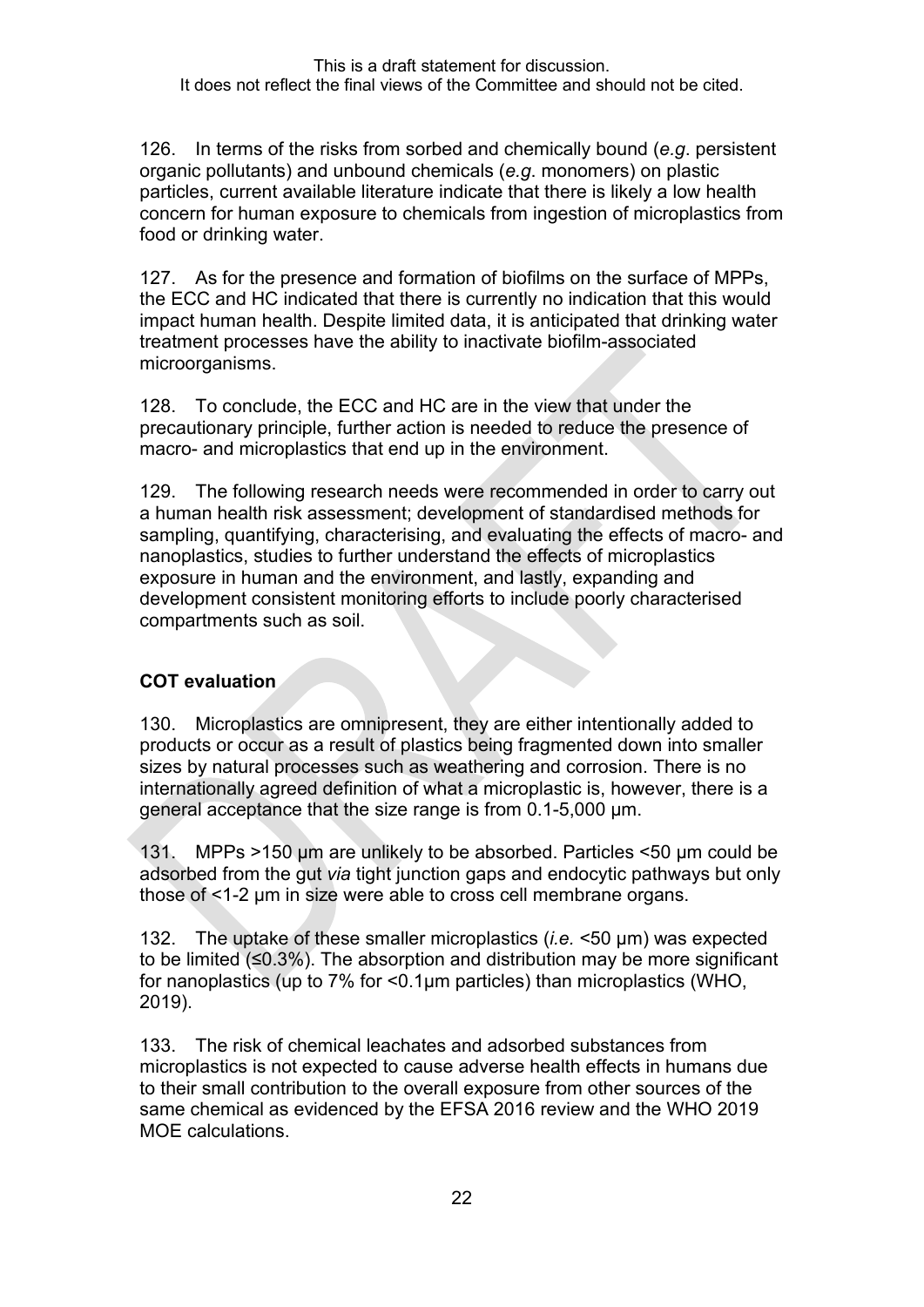134. Other evaluations by the SAM, SAPEA, ECCC and HC further support the above conclusion.

135. At the present time, a full risk assessment on the potential toxic effects of micro and/or nanoplastics could not be carried out due to the lack of comparative data available for baseline levels of both materials. Furthermore, there is no established NOAEL for the different polymer types except for PET powder at 2,500 mg/kg bw/day in rats, (see paragraph [65\)](#page-13-1), which had a number of limitations (size and count were not determined/reported, and the small sample size); this material type may also not be representative of NMPs found in the environment.

136. The lack of reliable data has been noted; Koelmans *et al*., (2019) proposed a quality assessment criterion to rank the reliability of published results in literature with the aim to better understand the potential exposure and to inform human health risk assessments. There are nine criteria based on reproducibility, precision, accuracy and sensitivity; these are sampling method, sample size, sample processing and storage, laboratory preparation, clean air conditions, negative controls, positive controls, core sample treatment and polymer identification. For each criterion, a value of 2 (reliable), 1 (reliable to a limited extent) or 0 (unreliable) is assigned. Therefore, the "Total Accumulated Score" is calculated by adding scores for individual criteria (maximum 18 points). For data to be considered reliable, a study should preferably have no 'zero' values for any of the individual scores.

137. As highlighted throughout the document, microplastics have many varying physicochemical properties to suit its primary purpose, however, these properties do not correlate to secondary microplastics where they are fragmented down as a result of natural processes and NMPs that are not considered pristine. Additionally, analytical methodology processes are limited to FT-IR, Nile Red, Micro-Raman spectroscopy and mass-spectroscopy. There are no standardised testing methods for different matrices (*i.e.* air, soil, food and water), and the available methods have their own associated limitations (see *[Figure 1](#page-7-1)*). Furthermore, no single technique is suitable for all plastic types and for all particle sizes or shapes. Using a library or generation of techniques may be necessary.

138. In terms of the toxicity of NMPs, there is no established NOAEL for each polymer type (except PET powder at 2,500 mg/kg bw/day in rats as reported by Merski *et al*., 2008). Available data on the ECHA REACH database relates to the starting materials *i.e*. the monomers. Furthermore, variability in exposure routes must also be considered.

139. For the reasons above, a case-by-case approach to risk assessments may need to be considered.

140. Other challenges include the difficulties in the comparison of published studies due to differences in sampling, extraction, purification and analytical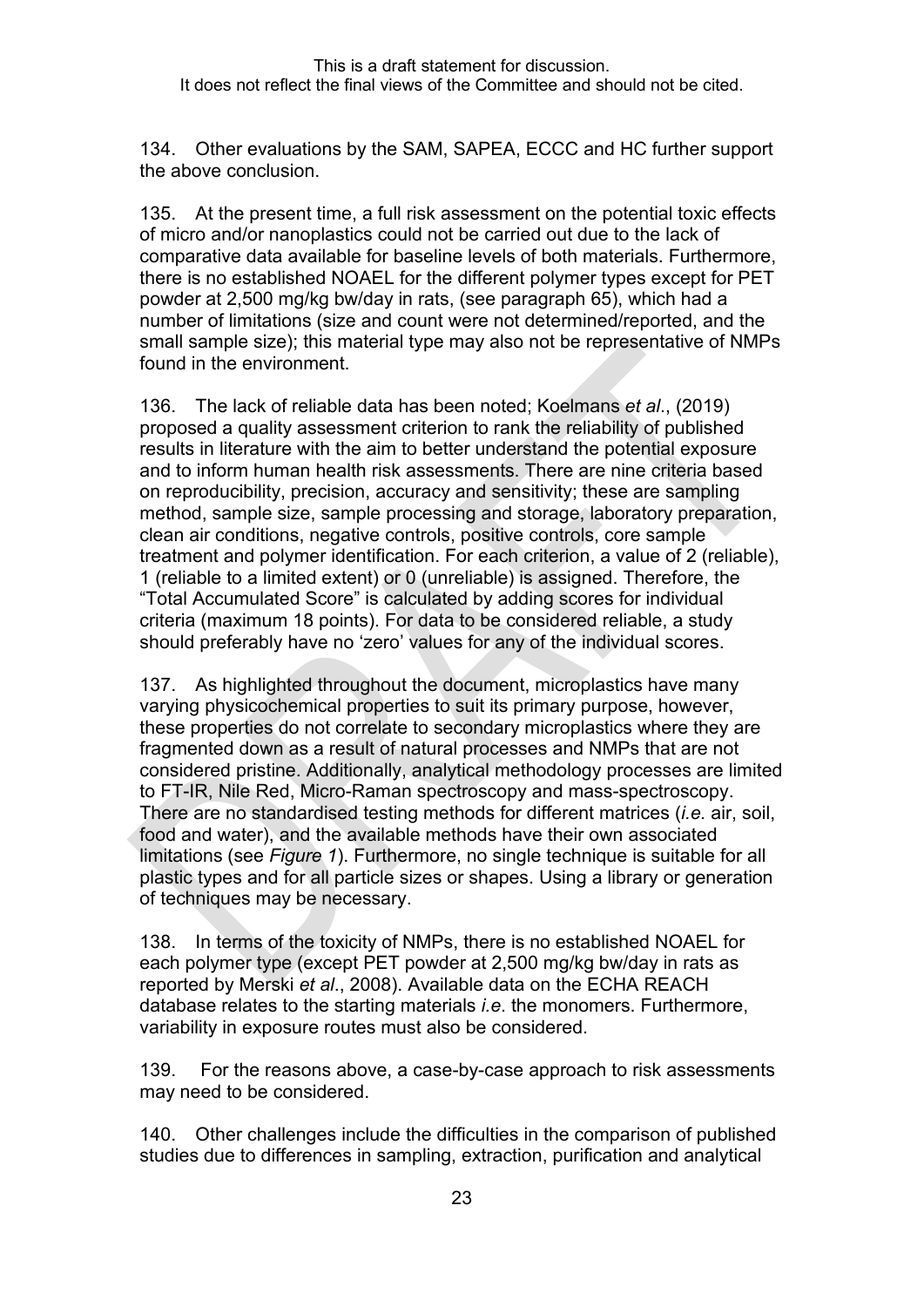methods for enumerating and characterising microplastics are not yet standardised, and therefore suitable reference materials are also required. Contamination with airborne microplastics or cross-contamination of samples pose as an issue, control samples may be difficult to ascertain.

141. Most studies have performed tests on pristine particles; therefore, it is important to consider inter-variability of samples and batches and how this may not be representative of what is present in the environment (*i.e.* particles have not undergone degradative processes in the environment).

#### **Research priorities for risk assessment**

142. The COT recommends the following research priorities for the risk assessment of NMPs.

143. Comprehensive assessment of NMPs and contaminant concentrations in seafood species and the impact of what cooking may have on the desorption and subsequent bioavailability of contaminants/leachants, needs to be further investigated to better understand the implications for human health.

144. Current studies typically only deal with one type of particle/tissue interaction, as such, further research is necessary to explore the effects of the combination of particle types *in vitro* (*e.g. in silico* assessments, organ on a chip, organoids *etc*) and/or *in vivo*.

145. Since microplastic concentrations are expected to increase in the future, it will be important to establish a monitoring program to regularly assess the levels of microplastics in food, water and the air. This would need collaborations between academia, researchers and government bodies at a national and international level.

146. There is also a need to study the assimilation of a range of microplastic sizes and compositions into human tissues and in the development of techniques capable of identifying the presence of microplastics in the human body (*e.g.* biopsies and tissue banks).

147. The most significant data gaps appear to be the lack of appropriate and harmonised analytical methods for the detection of micro and nanoplastics.

148. There is also a lack of data with regards to the absorption, metabolism, distribution and excretion (*i.e.* the toxicokinetic profile) and toxic profiles on NMPs in human.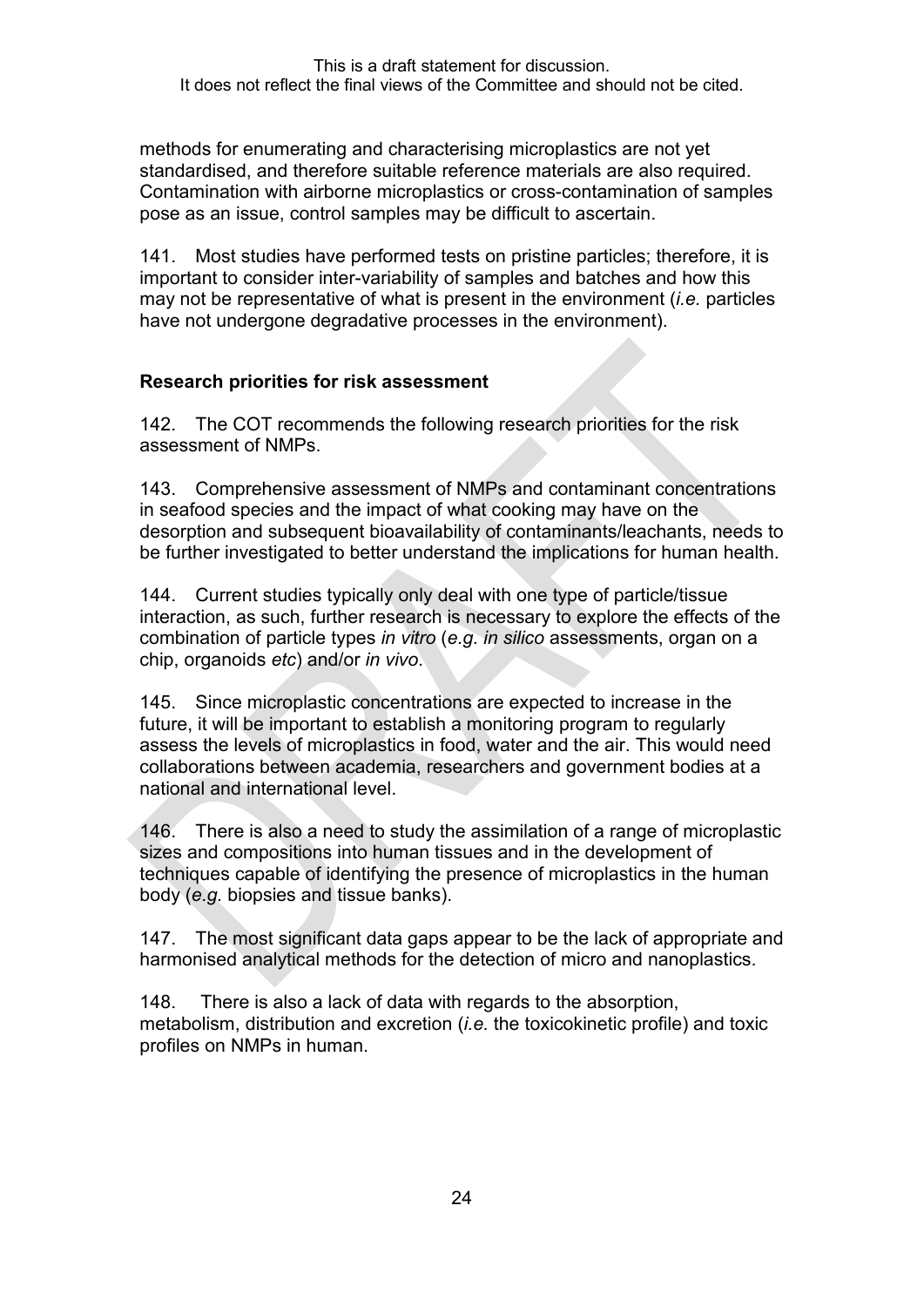# **COT Conclusions**

149. The COT concludes that based on the available data, it is not yet possible to perform a complete risk assessment for the potential, however, they concur with the conclusions reached by other authoritative bodies (EFSA, WHO, ECCC and HC, SAPEA, SAM)

150. The Committee concluded that the literature data on exposure to particles from tyre wear would need separate consideration from microplastic exposure from food, since the particles were chemically quite different in their polymeric nature. Risk assessment of such material was considered potentially outside the scope of the current exercise.

151. The most significant data gaps appear to be the lack of appropriate and harmonised analytical methods for the detection of micro and nanoplastics (together with suitable reference standards), as well as their toxicokinetic and toxicity profiles.

152. The Committee highlighted that additional information will be needed from all exposure sources, which include indoor and outdoor air, dust and soil. The presence of MPs in seafood and water may need to be put into perspective with other sources of MPs such as atmospheric fallout.

153. Comprehensive assessment of microplastics and contaminant concentrations in seafood species and the impact of what cooking may have on the desorption and subsequent bioavailability of contaminants/leachants, needs to be further investigated to better understand the implications for human health.

154. Current studies typically only deal with one type of particle/tissue interaction, as such, further research is necessary to explore the effects of the range of particle types *in vitro* and/or *in vivo*.

**September 2020**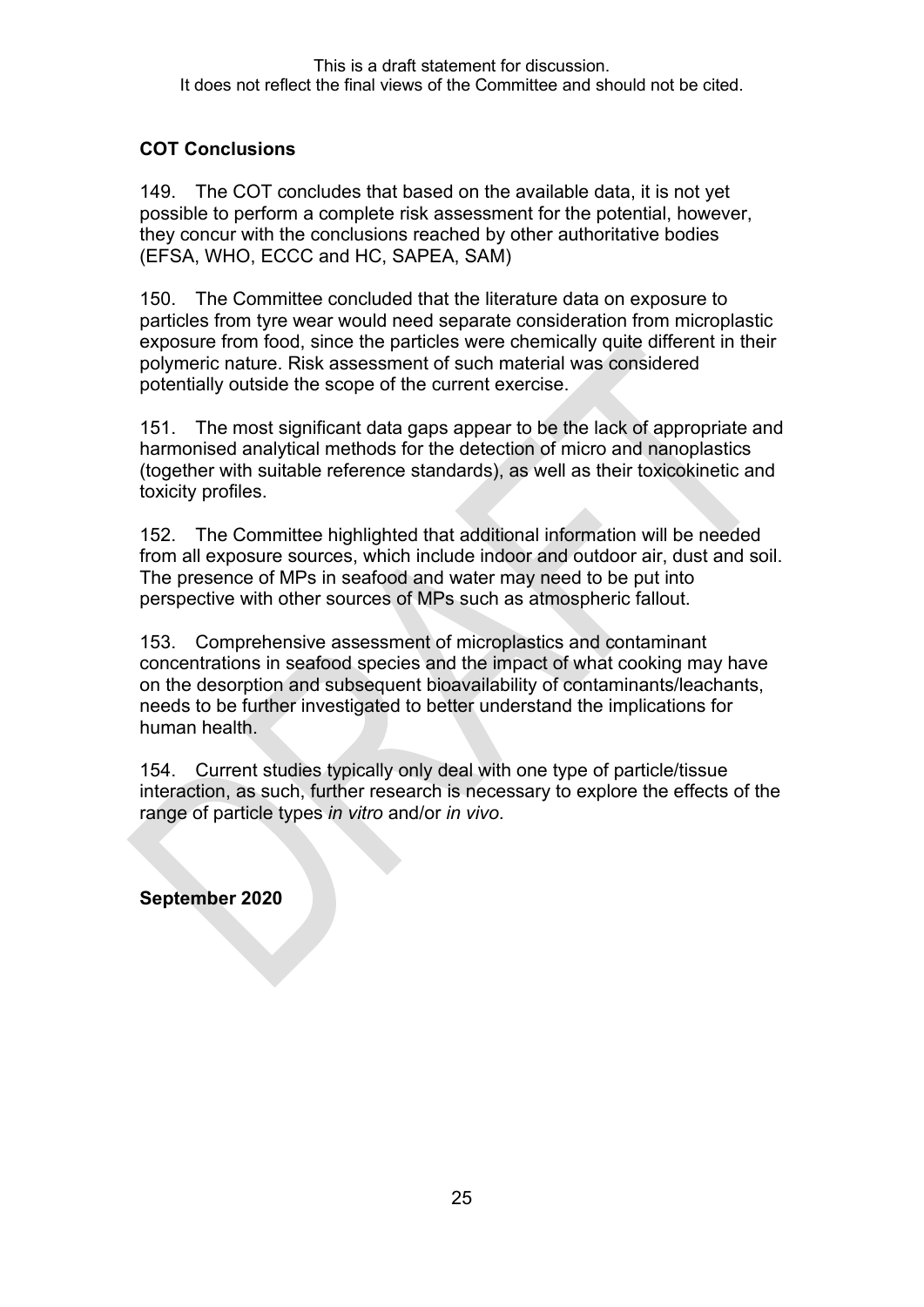# **Abbreviations**

| <b>COT</b>    | Committee on Toxicity of Chemicals in Food, Consumer                  |
|---------------|-----------------------------------------------------------------------|
|               | <b>Products and the Environment</b>                                   |
| <b>COMEAP</b> | <b>Committee on Medical Effects of Air Pollution</b>                  |
| <b>CONTAM</b> | <b>Contaminants in the Food Chain</b>                                 |
| Defra         | Department for Environment, Food and Rural Affairs                    |
| <b>ECC</b>    | <b>Environment and Climate Change</b>                                 |
| <b>ECHA</b>   | <b>European Chemicals Agency</b>                                      |
| <b>EFSA</b>   | <b>European Food Safety Authority</b>                                 |
|               | ETRWP TIP European Tyre and Road Wear Platform; Tyre Industry Project |
| FT-IR         | Fourier-transform infrared spectroscopy                               |
| HC            | <b>Health Canada</b>                                                  |
| HSE           | <b>Health and Safety Executive</b>                                    |
| <b>JRC</b>    | <b>Joint Research Centre</b>                                          |
| <b>MILC</b>   | Mothers' information on lactation and collection                      |
| <b>MOE</b>    | Margin of exposure                                                    |
| <b>MPPs</b>   | Microplastic particles                                                |
| <b>NEE</b>    | Non-exhaust emission                                                  |
| <b>NMPs</b>   | Nano- and microplastics                                               |
| <b>NOAEL</b>  | No observed adverse effect level                                      |
| <b>OECD</b>   | Organisation for Economic Co-operation and Development                |
| <b>PAHs</b>   | Polyaromatic hydrocarbons                                             |
| <b>PCBs</b>   | Polychlorinated biphenyls                                             |
| <b>PE</b>     | Polyethylene                                                          |
| <b>PET</b>    | Polyethylene terephthalate                                            |
| $PM_{10}$     | Particulate matter (10 µm)                                            |
| <b>PP</b>     | Polypropylene                                                         |
| py-GC-MS      | Pyrolysis coupled with gas chromatography and mass                    |
|               | spectroscopy                                                          |
| <b>RIVM</b>   | National Institute for Public Health and the Environment              |
| <b>RUBIAC</b> | <b>Rubber Industry Advisory Committee</b>                             |
| <b>SAM</b>    | EU Group of Chief Scientific Advisors; Scientific Advice              |
|               | Mechanism                                                             |
| <b>SAPEA</b>  | EU Science Advice for Policy by European Academies                    |
|               | TDS-GC-MS Thermodesorption gas chromatography with mass spectrometric |
|               | detection                                                             |
| <b>TWPs</b>   | Tyre wear particles                                                   |
| <b>TWRPs</b>  | Tyre and road wear particles                                          |
| UK            | <b>United Kingdom</b>                                                 |
| <b>VOCs</b>   | Volatile organic compounds                                            |
| <b>WHO</b>    | <b>World Health Organisation</b>                                      |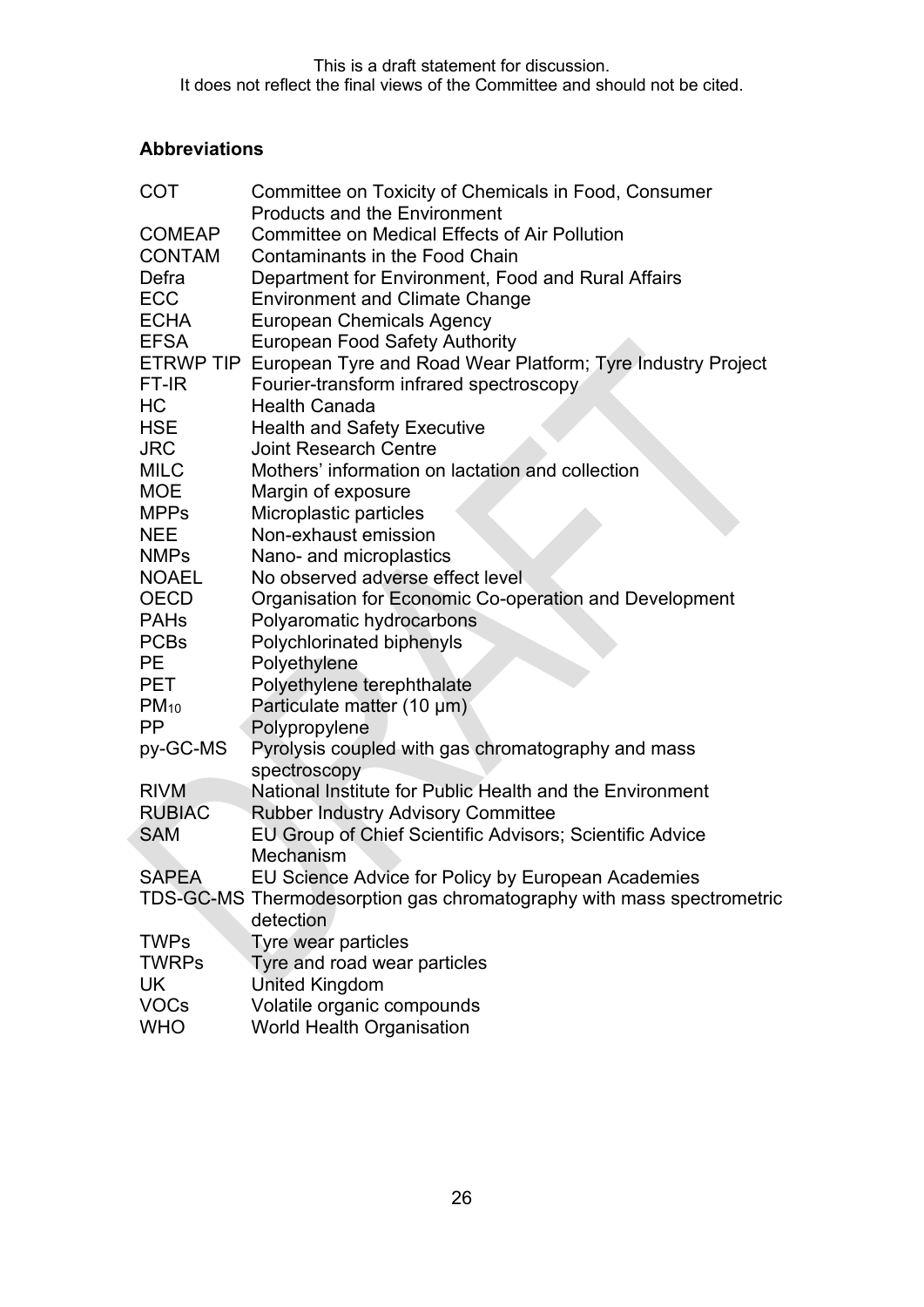#### **References**

- AQEG. (2019) Non-exhaust emissions from road traffic. Available at: https://ukair.defra.gov.uk/assets/documents/reports/cat09/1907101151\_20 190709 Non Exha ust Emissions typeset Final.pdf. Accessed: 17/17/2020.
- Baensch-Baltruschat, B., Kocher, B., Stock, F., Reifferschied. G. (2020) Tyre and road wear particles (TRWP) – A review of generation, properties, emissions, human health risks, ecotoxicity, and fate in the environment. Science of the Total Environment 733, 137823.
- Barrero-Moreno, J., Senaldi, C., Bianchi, I., Geiss, O., Tirendi, S., Folgado de Lucena, A., Barahona, F., Mainardi, G., Leva, P. and Aguar-Fernandez, P. (2018) Migration of Polycyclic Aromatic Hydrocarbons (PAHs) from plastic and rubber articles - Final report on the development of a migration measurement method. JRC Technical Reports JRC111476. Available at: [https://publications.jrc.ec.europa.eu/repository/bitstream/JRC111476/kjna2](https://publications.jrc.ec.europa.eu/repository/bitstream/JRC111476/kjna29282enn.pdf) [9282enn.pdf.](https://publications.jrc.ec.europa.eu/repository/bitstream/JRC111476/kjna29282enn.pdf) Accessed: 17/08/2020.
- California Water Boards. (2020) State Water Resources Control Board Resolution No. 2020-0021. Adoption of definition of 'Microplastics in Drinking Water'. Available at: [https://www.waterboards.ca.gov/board\\_decisions/adopted\\_orders/resolutio](https://www.waterboards.ca.gov/board_decisions/adopted_orders/resolutions/2020/rs2020_0021.pdf) [ns/2020/rs2020\\_0021.pdf.](https://www.waterboards.ca.gov/board_decisions/adopted_orders/resolutions/2020/rs2020_0021.pdf) Accessed: 01/09/2020.
- COMEAP. (2015) Committee on the Medical Effects of Air Pollutants. Statement on the evident for differential health effects of particulate matter according to source or components. Available at: [https://assets.publishing.service.gov.uk/government/uploads/system/uploa](https://assets.publishing.service.gov.uk/government/uploads/system/uploads/attachment_data/file/411762/COMEAP_The_evidence_for_differential_health_effects_of_particulate_matter_according_to_source_or_components.pdf) ds/attachment\_data/file/411762/COMEAP\_The\_evidence\_for\_differential [health\\_effects\\_of\\_particulate\\_matter\\_according\\_to\\_source\\_or\\_component](https://assets.publishing.service.gov.uk/government/uploads/system/uploads/attachment_data/file/411762/COMEAP_The_evidence_for_differential_health_effects_of_particulate_matter_according_to_source_or_components.pdf) [s.pdf.](https://assets.publishing.service.gov.uk/government/uploads/system/uploads/attachment_data/file/411762/COMEAP_The_evidence_for_differential_health_effects_of_particulate_matter_according_to_source_or_components.pdf) Accessed: 03/01/2020.
- Cox, K. D., Covernton, G. A., Davies, H. L., Dower, J. F., Juanes, F., Dudas, S. E. (2019) Human consumption of microplastics. Environmental Science & Technology 53, pp. 7068-7074.
- Culp, S. J., Gaylor, D. W., Sheldon, W. G., Golstein, L. S. and Beland, F. A. (1998) A comparison of the tumors induced by coal tar and benzo[a]pyrene in a 2-year bioassay. Carcinogenesis 19, pp 117–124.
- Donaldson, K., and Lang Tran, C. (2002) Inflammation caused by particles and fibres. Inhalation Toxicology 14, pp. 5-27
- Dris, R., Gasperi, J., Saad, M., Mirande, C. and Tassin, B. (2016) Synthetic fibres in atmospheric fallout: A source of microplastics in the environment? Marine Pollution Bulletin 104, pp. 290-293.
- Dris, R., Gasperi, J., Mirande, C., Mandin, C., Guerrouache, M., Langlois, V. and Tassin, B. (2017) A first overview of textile fibres, including microplastics, in indoor and outdoor environments. Environmental Pollution 221, pp. 453- 458.
- ECHA. (2017) Annex XV Report. An evaluation of the possible health risks of recycled rubber granules used as infill in synthetic turf sports fields. Available at:

https://echa.europa.eu/documents/10162/13563/annexxy\_report\_rubber\_gr anules\_en.pdf/dbcb4ee6-1c65-af35-7a18-f6ac1ac29fe4. Accessed: 14/01/2020.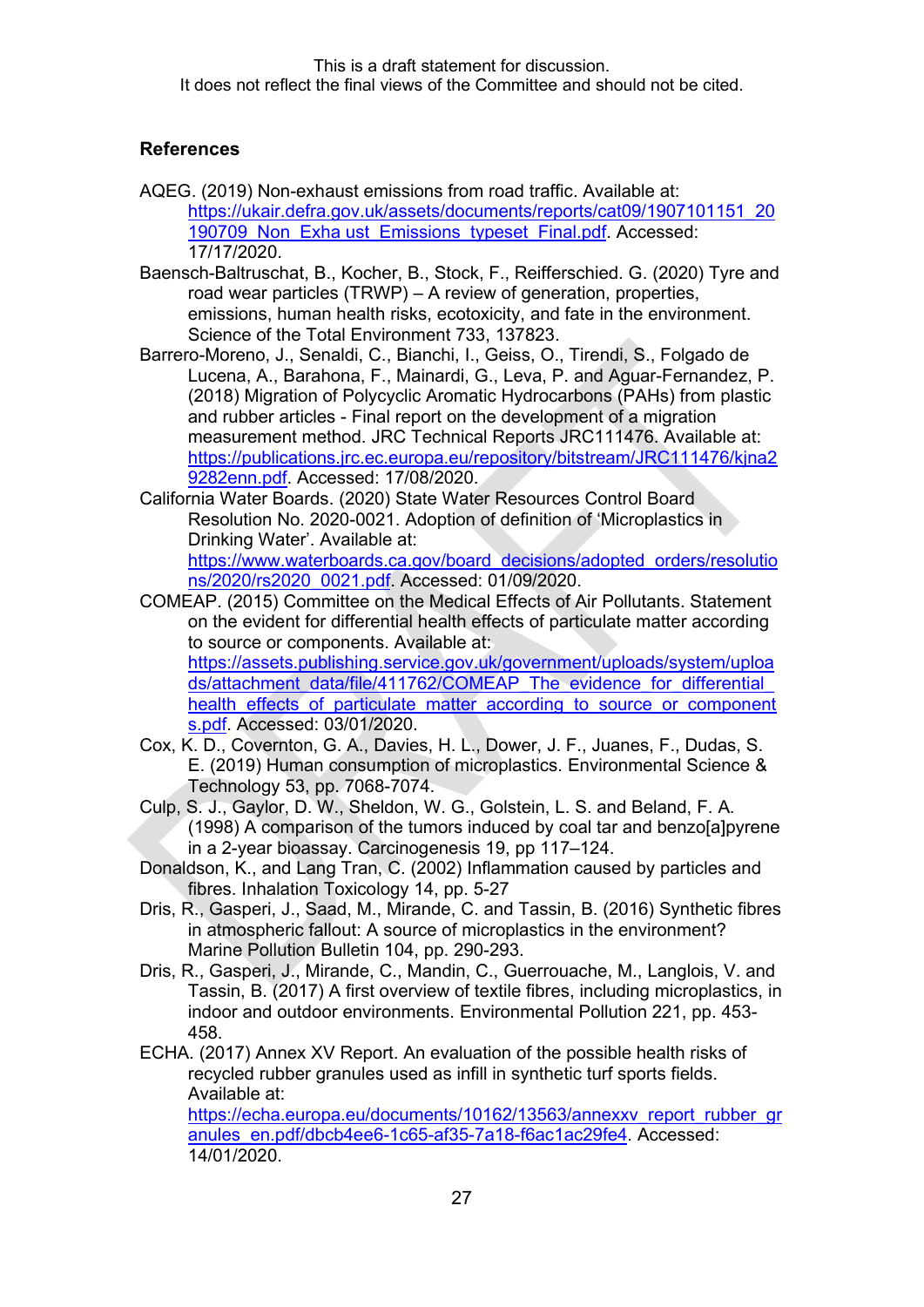- EFSA. (2009) The potential risks arising from nanoscience and nanotechnologies on food and feed safety. The EFSA Journal 958, pp. 1-39. Available at: [https://efsa.onlinelibrary.wiley.com/doi/epdf/10.2903/j.efsa.2009.958.](https://efsa.onlinelibrary.wiley.com/doi/epdf/10.2903/j.efsa.2009.958) Accessed: 01/09/2020.
- EFSA. (2016) Presence of microplastics and nanoplastics in food, with particular focus on seafood. The EFSA Journal 14, 4501. Available at: [https://efsa.onlinelibrary.wiley.com/doi/epdf/10.2903/j.efsa.2016.4501.](https://efsa.onlinelibrary.wiley.com/doi/epdf/10.2903/j.efsa.2016.4501) Accessed: 04/08/2020.
- EFSA. (2018) Guidance on risk assessment of the application of nanoscience and nanotechnologies in the food and feed chain: Part 1, human and animal health. The EFSA Journal 16, 5327. Available at: http://www.efsa.europa.eu/en/efsajournal/pub/5327. Accessed: 01/09/2020.
- FSA. (2020) A critical review of microbiological colonisation of nano-and microplastics (NMPs) and their significance to the food chain. Available at: [https://www.food.gov.uk/research/research-projects/a-critical-review-of](https://www.food.gov.uk/research/research-projects/a-critical-review-of-microbiological-colonisation-of-nano-and-microplastics-nmps-and-their-significance-to-the-food-chain)[microbiological-colonisation-of-nano-and-microplastics-nmps-and-their](https://www.food.gov.uk/research/research-projects/a-critical-review-of-microbiological-colonisation-of-nano-and-microplastics-nmps-and-their-significance-to-the-food-chain)[significance-to-the-food-chain.](https://www.food.gov.uk/research/research-projects/a-critical-review-of-microbiological-colonisation-of-nano-and-microplastics-nmps-and-their-significance-to-the-food-chain) Accessed: 24/08/2020.
- Gasperi, J., Wright, S., L., Dris, R., Collard, F., Mandin, C., Guerrouache, M., Langlois, V., Kelly, F. J. and Tassin, B. (2018) Microplastics in air: Are we breathing it in? Current Opinion in Environmental Science & Health 1, pp. 1-5.
- Grigoratos, T., Martini, G. (2014) Non-exhaust traffic related emissions. Brake and tyre wear PM; Literature review. Available at: https://publications.jrc.ec.europa.eu/repository/bitstream/JRC89231/jrc8923 1- online%20final%20version%202.pdf. Accessed: 17/08/2020.
- Hartmann, N. B., Hüffer, T., Thompson, R. C., Hassellöv, M., Verschoor, A., Daugaard, A. E., Rist, S., Karlsson, T., Brennholt, N., Cole, M., Herrling, M. P., Hess, M. C., Ivleva, N. P., Lusher, A. L. and Wagner, M. (2019) Are we speaking the same language? Recommendations for a definition and categorization framework for plastic debris. Environmental Science and Technology 53, pp. 1039-1047.
- Hillerdal, G., Steinholtz, Rosenhall, L. and Lindgren, A. (1988) Pulmonary fibrosis caused by synthetic textile fibres? VIIth International Pneumoconioses Conference, pp. 1405-1407. Available at: https://www.cdc.gov/niosh/docs/90-108/pdfs/90-108- 2.pdf?id=10.26616/NIOSHPUB90108. Accessed: 15/08/2019.
- HSE. (2011) Safe to Breathe: Dust and fume control in the rubber industry. Available at: https://www.hse.gov.uk/pubns/iacl95.htm. Accessed: 02/01/2019.
- Hurley, R. R., Nizzetto, L. (2018) Fate and occurrence of micro(nano) plastics in soils: Knowledge gaps and possible risks. Current Opinion in Environmental Science and Health 1, pp. 6-11.
- Jekel, M. (2019) Scientific report on tyre and road wear particles, TRWP, in the aquatic environment a European TRWP Platform publication. Available at: https://www.tyreandroadwear.com/wp-content/uploads/2019/10/FINAL-ScientificReport-on-Tyre-and-Road-Wear-Particles.pdf. Accessed: 19/12/2019.
- Koelmans, A. A., Nor, N. H. M., Hermsen, E., Kooi, M., Mintenig, S. M., De France, J. (2019) Microplastics in freshwaters and drinking water: Critical review and assessment of data quality. Water Research 155, pp. 410-422.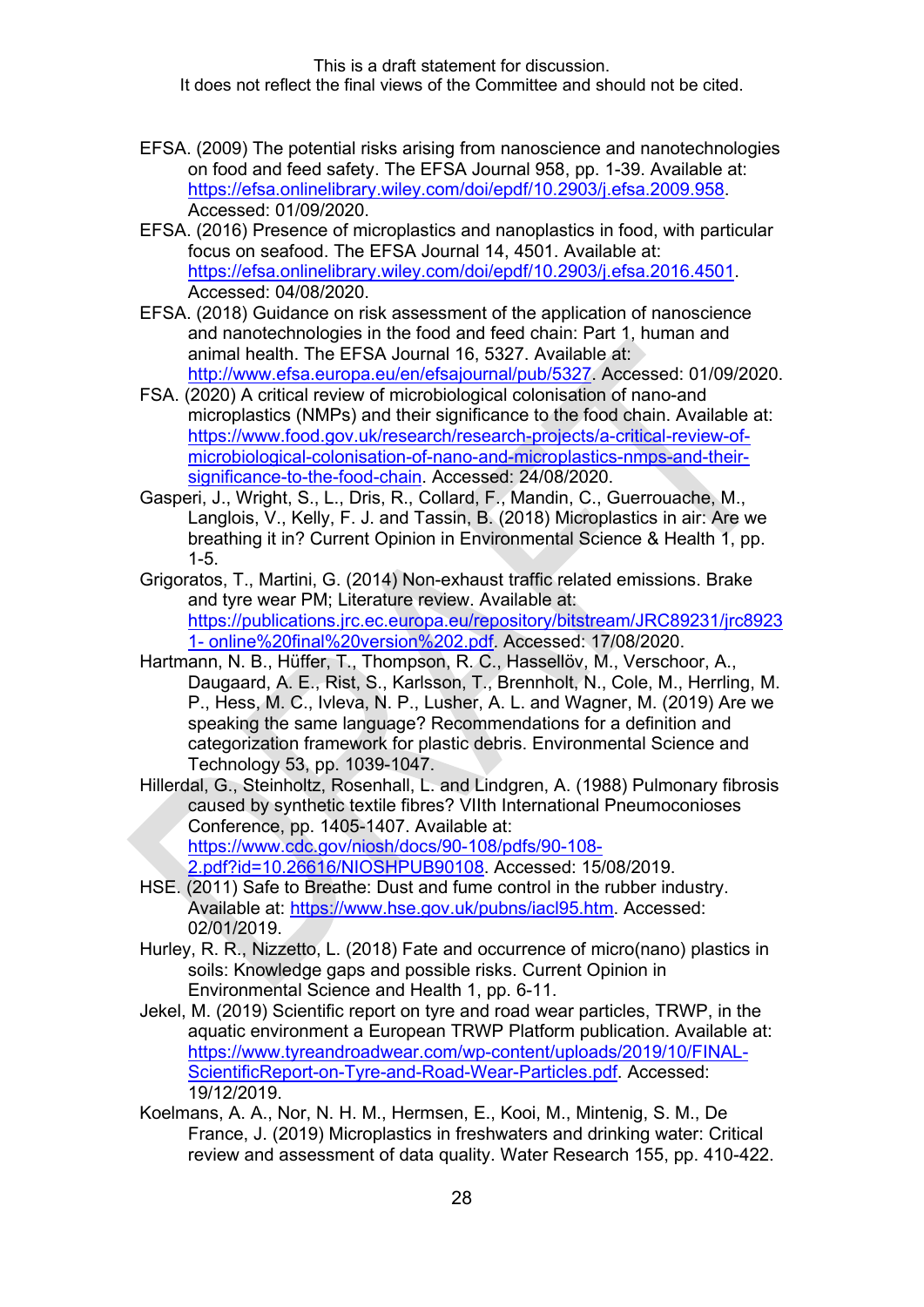- Kole, P. J., Lӧhr, A. J., Van Belleghem, F. G. A. J. and Ragas, A. M. J. (2017) Wear and Tear of Tyres: A stealthy source of microplastics in the environment. International Journal of Environmental Research and Public Health 14, 1265.
- Liebezeit, G. and Liebezeit, E. (2013) Non-pollen particulates in honey and sugar. Food Additives and Contaminants. Part A, Chemistry, Analysis, Control, Exposure and Risk Assessment 30, pp. 2136–2140.
- Liebezeit, G. and Liebezeit, E. (2014) Synthetic particles as contaminants in German beers. Food Additives and Contaminants. Part A, Chemistry, Analysis, Control, Exposure and Risk Assessment 31, pp. 1574–1578.
- Merola, M. and Affatato, S. (2019) Materials for hip prostheses: A review of wear and loading considerations. Materials 12, 495.
- Merski, J. A., Johnson, W. D., Muzzio, M., Lyang, N. L. and Gaworski, C. L. (2008) Oral toxicity and bacterial mutagenicity studies with a spun bound polyethylene and polyethylene terephthalate polymer fabric. International Journal of Toxicology 27, pp. 387-395.
- MILC. (2016) Mothers' information on lactation and collection (MILC) study. Available at: http://www.milcstudy.com/. Accessed: 14/08/2020.
- Ng, E-L., Huerta Lwanga, E., Eldridge, S. M., Johnston, P., Hu, H-W., Geissen, V., Chen. D. (2018) An overview of microplastic and nanoplastic pollution in agroecosystems. Science of the Total Environment 627, pp. 1377- 1388.
- Nguyen, B., Claveau-Mallet, D., Hernandez, L. M., Xu, E. G., Farner, J. M. and Tufenkji, N. (2019) Separation and analysis of microplastics and nanoplastics in complex environmental samples. Accounts of Chemical Research 52, pp. 858-866.
- Pauly, J. L., Stegmeier, S. J., Allaart, H. A., Cheney, R. T., Zhang, P. J., Mayer, A. G. and Streck, R. J. (1998) Inhaled cellulosic and plastic fibres found in human lung tissue. Cancer Epidemiology, Biomarkers and Prevention 7, pp. 419-428.
- Pimentel, J. C., Avila, R. and Lourenço, A. G. (1975) Respiratory disease caused by synthetic fibres: a new occupational disease. Thorax 30, pp. 204-219.
- Pivonsky, M., Cermakova, L., Novotna, K., Peer, P., Cajthaml, T. and Janda, V. (2018) Occurrence of microplastics in raw and treated drinking-water. Science of the Total Environment 643, pp. 1644-1651.
- RUBIAC. (2007) RUBIAC statement on occupational cancers. Available at: [https://www.hse.gov.uk/rubber/cancerstatement.htm.](https://www.hse.gov.uk/rubber/cancerstatement.htm) Accessed: 17/07/2020.
- SAM. (2019) Environmental and Health Risks of Microplastic Pollution. Available at:

[https://ec.europa.eu/info/sites/info/files/research\\_and\\_innovation/groups/sa](https://ec.europa.eu/info/sites/info/files/research_and_innovation/groups/sam/ec_rtd_sam-mnp-opinion_042019.pdf) [m/ec\\_rtd\\_sam-mnp-opinion\\_042019.pdf.](https://ec.europa.eu/info/sites/info/files/research_and_innovation/groups/sam/ec_rtd_sam-mnp-opinion_042019.pdf) Accessed: 17/08/2020.

- Teuten, E. L., Saquing, J. M., Knappe, D. R. U., Barlaz, M. A., Jonsson, S., Björn, A., Rowland, S. J., Thompson, R. C., Galloway, T. S., Yamashita, R., Ochi, D., Watanuki, Y., Moore, C., Viet, P. H., Tana, T. S., Prudente, M. P., Boonyatumanond, R., Zakaria, M. P., Akkhavong, K., Ogata, Y., Hirai, H., Iwasa, S., Mizukawa, K., Hagino, Y., Imamura, A., Saha, M. andTakada, H. (2009) Transport and release of chemicals from plastics to the environment and to wildlife. Philosophical Transactions of the Royal Society B 364. Article ID: 20080284.
- Toussaint, B., Raffael, B., Angers-Loustau, A., Gilliland, D., Kestens, V., Petrillo, M., Rio-Echevarria, I.M. and Van den Eede, G. (2019) Review of micro-and